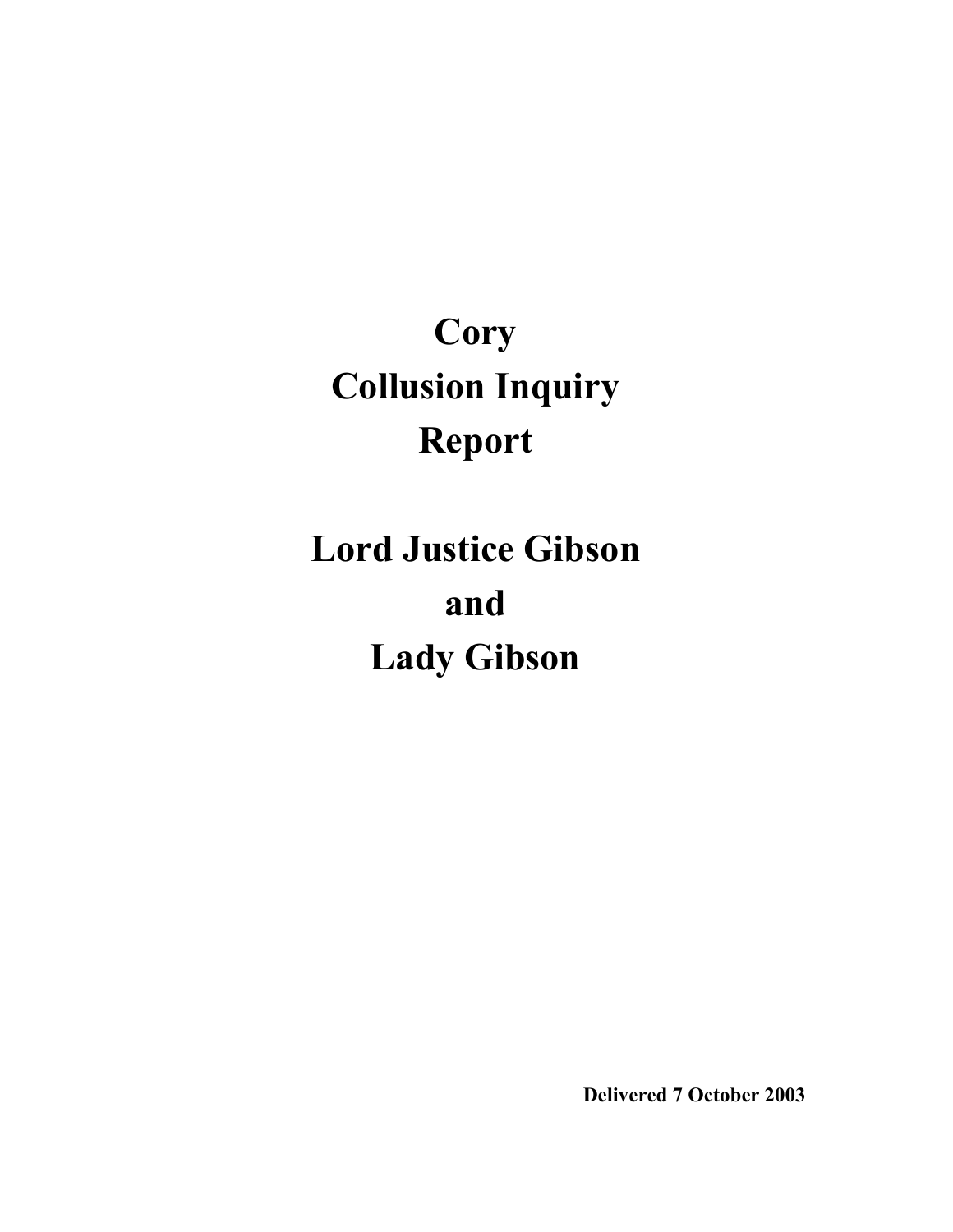# **Lord Justice and Lady Gibson**

| Preface                                                                                                |                                                                                                                                                                                                 | 1.1                                     |
|--------------------------------------------------------------------------------------------------------|-------------------------------------------------------------------------------------------------------------------------------------------------------------------------------------------------|-----------------------------------------|
| The victims: Lord Justice and Lady Gibson                                                              |                                                                                                                                                                                                 | 1.4                                     |
| The importance of courts and judges to communities                                                     |                                                                                                                                                                                                 | 1.10                                    |
| Definition of collusion                                                                                |                                                                                                                                                                                                 | 1.19                                    |
| Lord Justice Gibson as a target of terrorists                                                          |                                                                                                                                                                                                 | 1.27                                    |
| Earlier successful escort duties performed by the Garda for the Gibsons                                |                                                                                                                                                                                                 | 1.37                                    |
|                                                                                                        | The last holiday                                                                                                                                                                                |                                         |
| А.<br><b>B.</b><br>$C$ .                                                                               | The itinerary<br>The Liverpool to Dublin ferry and journey from Dublin to the border<br>The explosion                                                                                           | 1.38<br>1.48<br>1.52                    |
|                                                                                                        | Avenues of investigation                                                                                                                                                                        |                                         |
| A.<br>B <sub>1</sub><br>C.                                                                             | The RUC inquiries regarding the B&I ferry line<br>Inquiries regarding hotel bookings<br>Other investigations                                                                                    | 1.68<br>1.76<br>1.83                    |
|                                                                                                        | The allegations of state collusion                                                                                                                                                              |                                         |
| $A_{\cdot}$<br><b>B</b> .                                                                              | Publications<br>The interviews with Mr Harnden<br>$\mathbf{1}$ .<br>The interviews with Mr Myers<br>11.<br>Summary of the conclusions of the Garda investigation report<br>111.<br>Intelligence | 1.86<br>1.89<br>1.113<br>1.136<br>1.147 |
| What evidence, if any, is there of collusion?                                                          |                                                                                                                                                                                                 | 1.151                                   |
| Conclusion: Is there any evidence of state collusion in the murder of Lord<br>Justice and Lady Gibson? |                                                                                                                                                                                                 | 1.161                                   |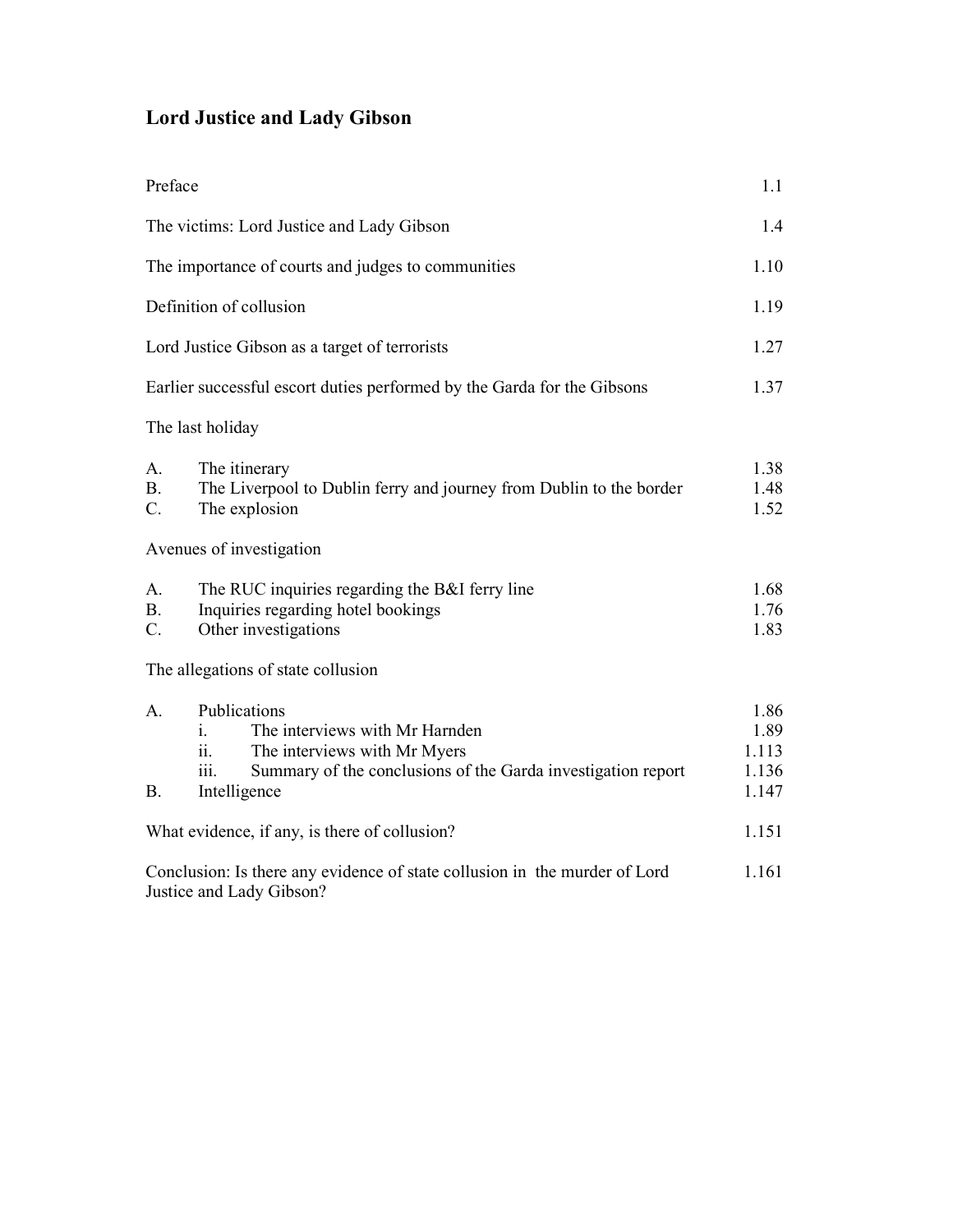# **Preface**

- 1.1 At the outset I would like to express my thanks to the Garda and the PSNI who gave me their complete cooperation. I believe that all relevant material was produced and given to me for review. This was done quickly and efficiently and both forces are to be congratulated for their work. I would like to particularly thank Chief Superintendent Martin Callinan and Detective Inspector Gerard McCarrick.
- 1.2 I would like to thank Counsel to the Inquiry, Renee Pomerance. She was, as she has been in all of the cases, extremely industrious, very efficient and dedicated. She really has undertaken and completed the onerous task of Counsel in an exemplary manner.
- 1.3 I would like to thank Anne Flynn for the very careful, speedy and efficient way in which she completed all the secretarial work involved in connection with this report.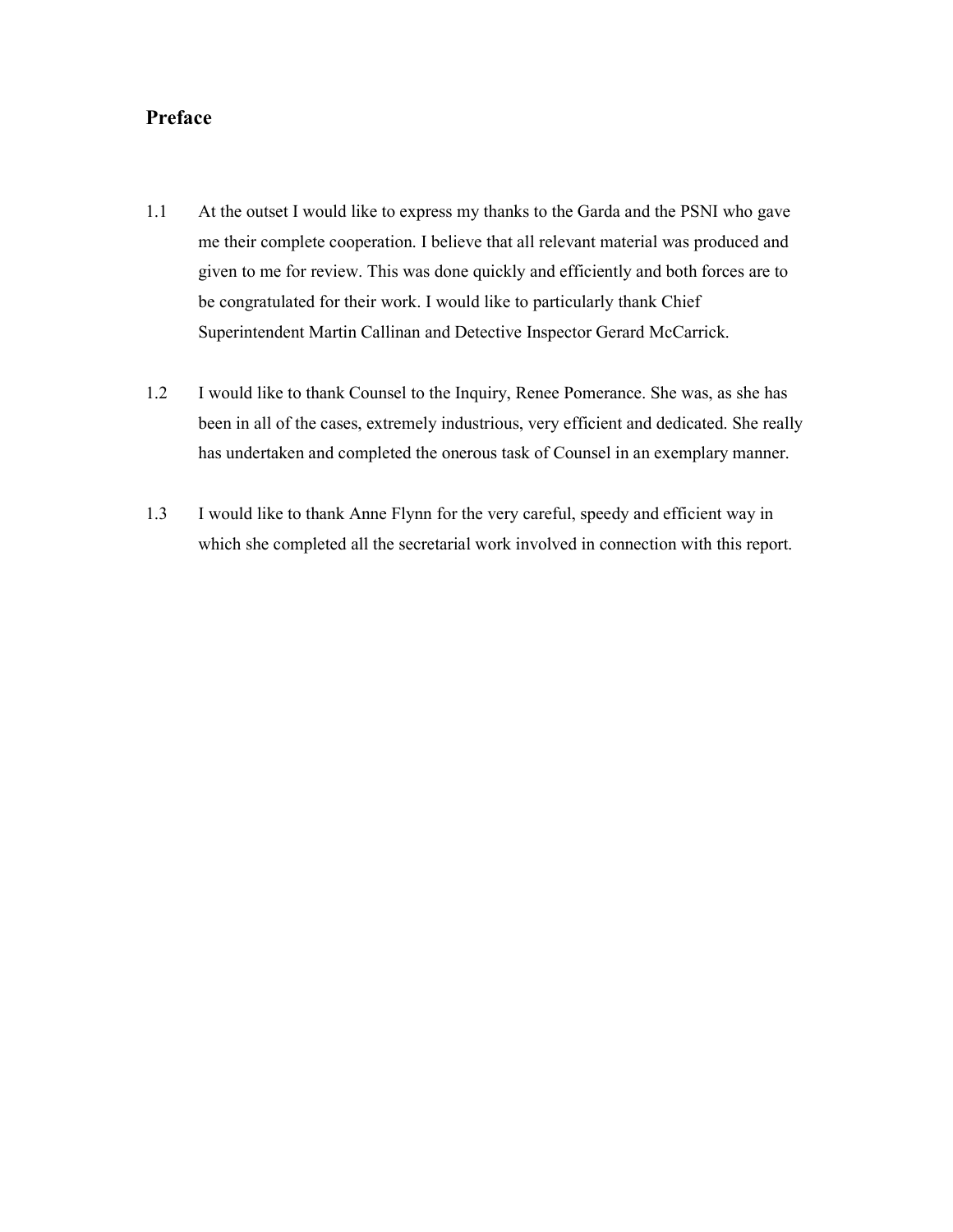## **The victims: Lord Justice and Lady Gibson**

- 1.4 Lord Justice Gibson and Lady Gibson were a very fine and loving couple who cared for and contributed greatly to their society and their community. On 25 April 1987 they were cruelly killed in a very carefully planned and executed bombing attack. At the time Lord Justice Gibson was just a week short of his 74th birthday and his wife of 42 years, Lady Cecily Gibson, was in her 67th year.
- 1.5 Lady Gibson had served as a radio operator with the W.R.N.S. during the war. Like her husband she was vitally interested in youth work. She was a lifelong supporter of the Girl Guides and served a term as a greatly respected Chief Commissioner in Northern Ireland. She was a staunch and loyal supporter of her husband in his work as a leading counsel, then Chancery Judge and finally Lord Justice. She and her husband raised two children with care, pride and love.
- 1.6 Lord Justice Gibson graduated in law from Queen's University in 1937 and was called to the Bar in the following year. He was an outstanding lawyer and counsel on many leading cases. He was chairman of the Northern Ireland Legal Quarterly. He was elected a bencher in 1961. He was described by Lord McDermott in 1968 as the best lawyer at the Bar. In 1968 he became a Chancery Judge and in 1975 Lord Justice.
- 1.7 He too was passionately interested in youth work. He worked with the Boys Scouts all his adult life. He fostered and indoctrinated boys and young men in the ideals of service to others and self-reliance.
- 1.8 He was a well-respected, talented, conscientious and courageous judge. He presided on high profile cases. Yet he never flinched from making difficult decisions which he must have known would be extremely unpopular with one faction or another of Northern Ireland society. He was independent minded. I am sure that, like all judges, he struggled to achieve impartiality and fairness in his decisions. He served with distinction in the difficult, demanding and dangerous role of a Judge in Northern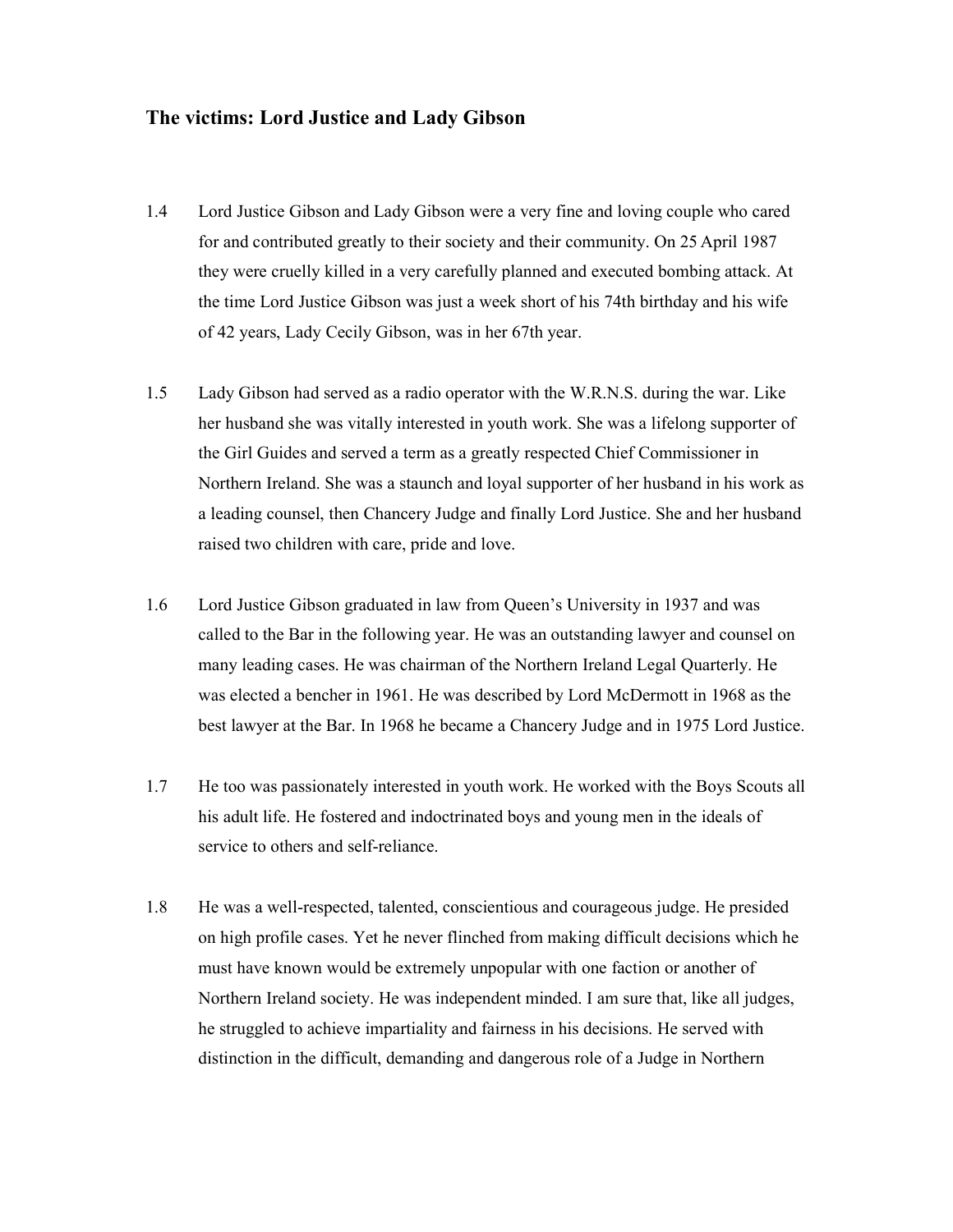Ireland. His death was a great loss to his family and friends, to the Bench, to the Bar and, whether they appreciated it or not, to all residents of Northern Ireland.

1.9 Tragically and incomprehensibly, the murderers took great pride in killing this elderly, decent, caring and contributing couple.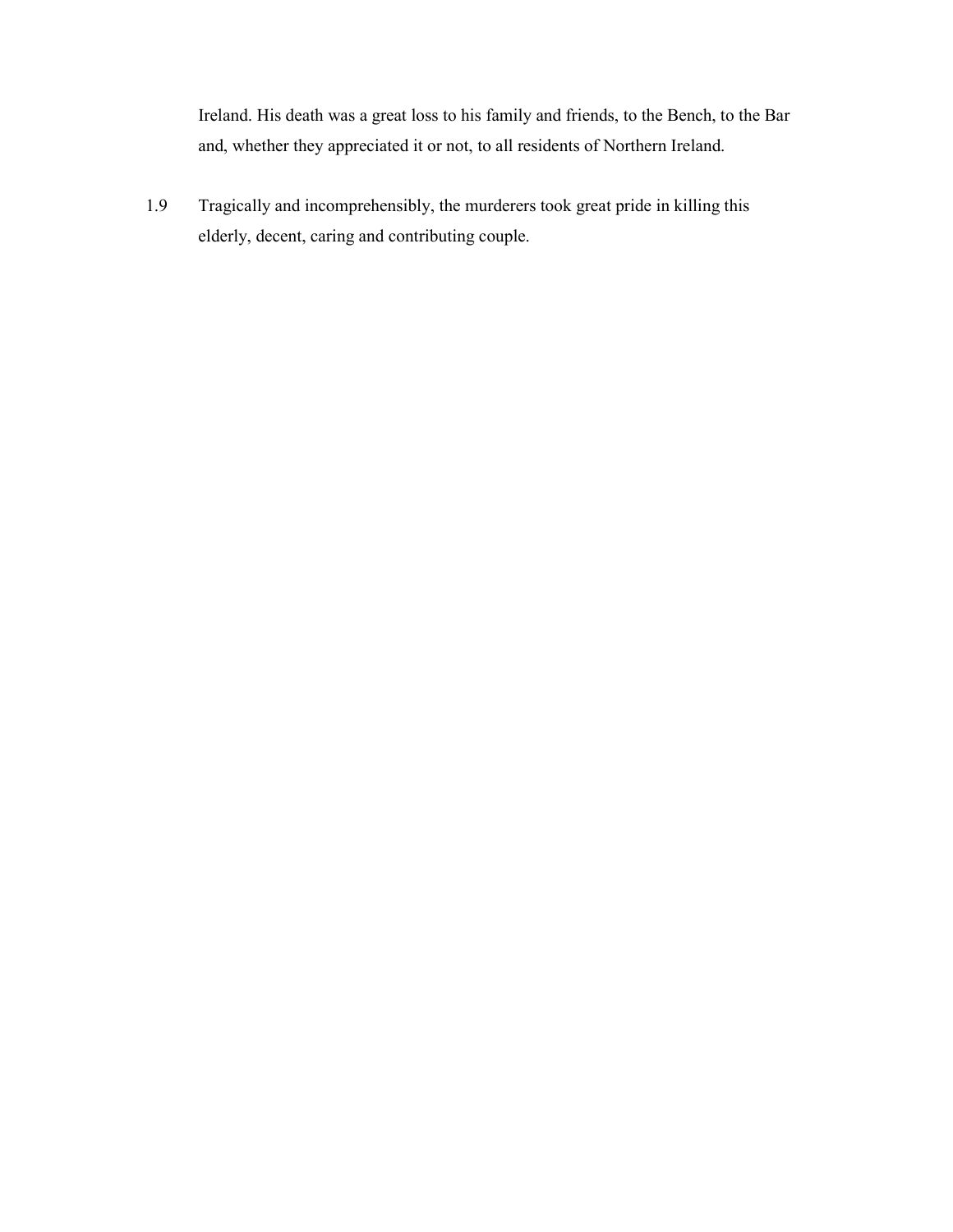## **The importance of courts and judges to communities**

- 1.10 For centuries it has been recognized that the courts are of fundamental importance to even the most rudimentary democratic societies. It is the courts which provide the means and process for the resolution of disputes between citizen and citizen and citizen and the State. They have been the foundation stone of human liberties. The ancient writ of Habeas Corpus was a fundamentally important early step in ensuring the rights of individuals. It was the principal weapon in the struggle against arbitrary and wrongful imprisonment. In the earliest times Judges established the importance of the role of the court by demonstrating fairness and courage in the face of threats from members of the nobility and, indeed, the monarchs. Criminal law is really the basis for all human rights cases. For example, it recognized the importance of the individual and his home. It was a court which, centuries ago, proclaimed that "A man's home is his castle".
- 1.11 It is true that the courts can only properly function if independent counsel fearlessly and carefully put forward the case on behalf of their client, whether the dispute be between citizen and citizen or citizen and the State. The trial process might be thought of in terms of an equilateral triangle, that is to say, the court functions best when it operates in the form of an equilateral triangle with equal force and weight given to the role of the Judge and to counsel on each side. Nonetheless, there must be a presiding figure, someone who establishes and sees that counsel and all before the court follow the rules of procedure. That person must be the Judge. Thus Judges are a symbol of the elusive goal of justice to every community.
- 1.12 What are the qualities and characteristics that should be displayed by a judge in demonstrating justice to the community?
	- - A judge must be unbiased and display impartiality between the parties appearing before the court.
	- $\bullet$  The judge must demonstrate fairness in the approach taken to witnesses, their evidence and in the rulings made.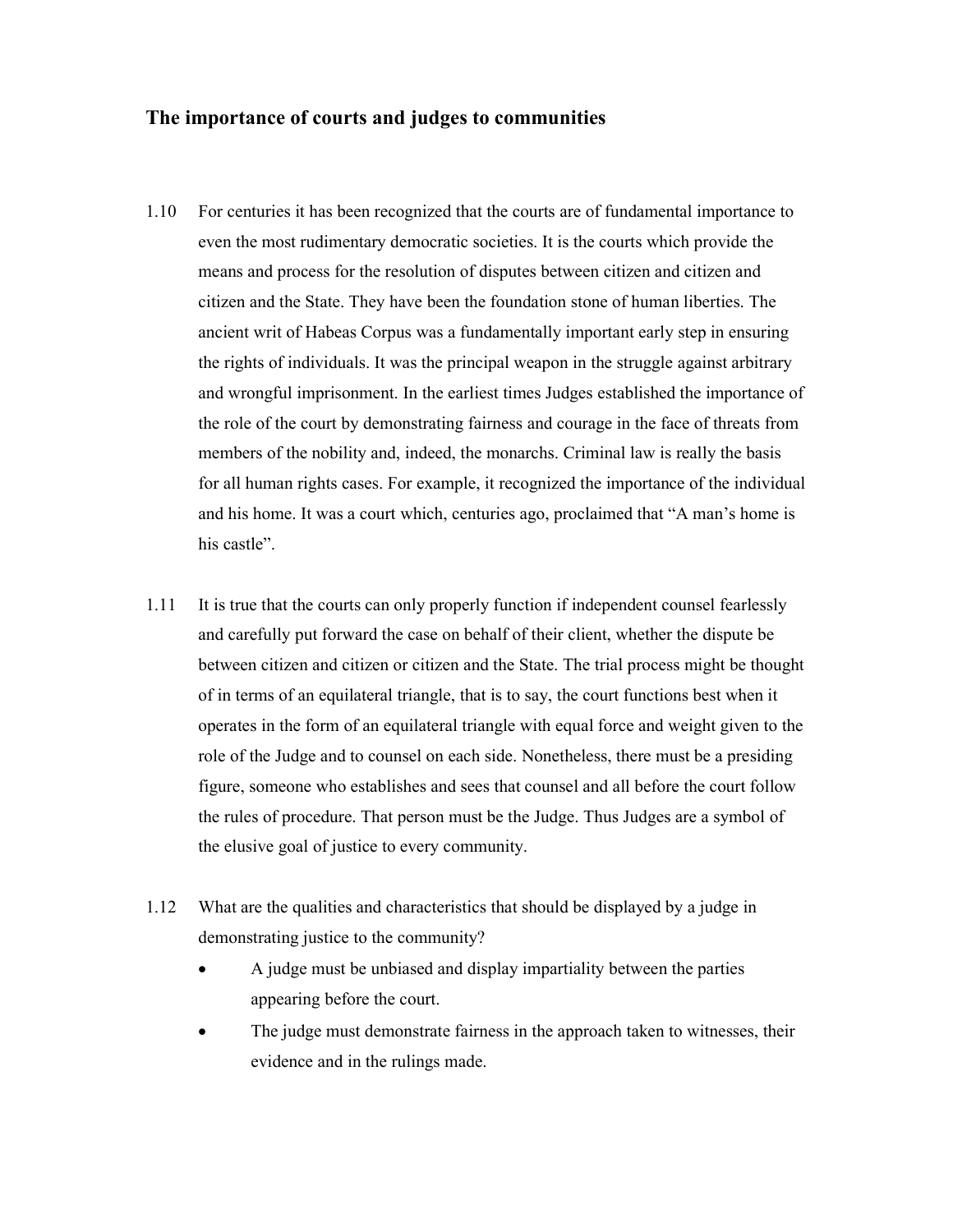- $\bullet$  The judge must display patience with excited and worried witnesses who may tend to stray from the subject of the questions.
- $\bullet$ The judge should be courteous to all who appear in the court.
- $\bullet$  The judge must give scrupulous attention to every witness and every piece of evidence presented in the court.
- $\bullet$  A judge must be completely independent and free of all interest in persons or organizations appearing in the court.
- -Judges must be industrious in their approach to cases and decisions.
- $\bullet$  The judge must, above all, be courageous and prepared to make decisions which might be unpopular with one segment of the community or another.
- 1.13 The role of a judge is an extremely difficult one. The role is extremely demanding of judges and, by necessity, equally demanding of their families.
- 1.14 The courts have been a successful and important branch of government in every democratic country. They play a fundamentally important role in every democratic community. Yet they are human organizations and, as a result, courts and judges are subject to the human frailties that beset all of us. As a general rule judges struggle endlessly to remain impartial, unbiased and fair. For the most part they succeed admirably. Where errors are made, there is a form of appellate review.
- 1.15 These may appear to be simplistic comments. Yet they must be made to demonstrate the importance of judges to the community and the need for society to provide protection for judges and lawyers.
- 1.16 The importance of the role of courts is greatly increased in times of trouble. There are a number of aspects that go hand in hand with troubled times. For example: emotions run higher, divisions in the community are deeper, and violence escalates. The courts then become a symbol of order. Sometimes they are the only barrier which prevents a community from falling into complete chaos and anarchy. No matter how judges struggle to maintain impartiality and fairness in times of trouble, any decision going against one segment of society or the other is bound to be interpreted by an extremist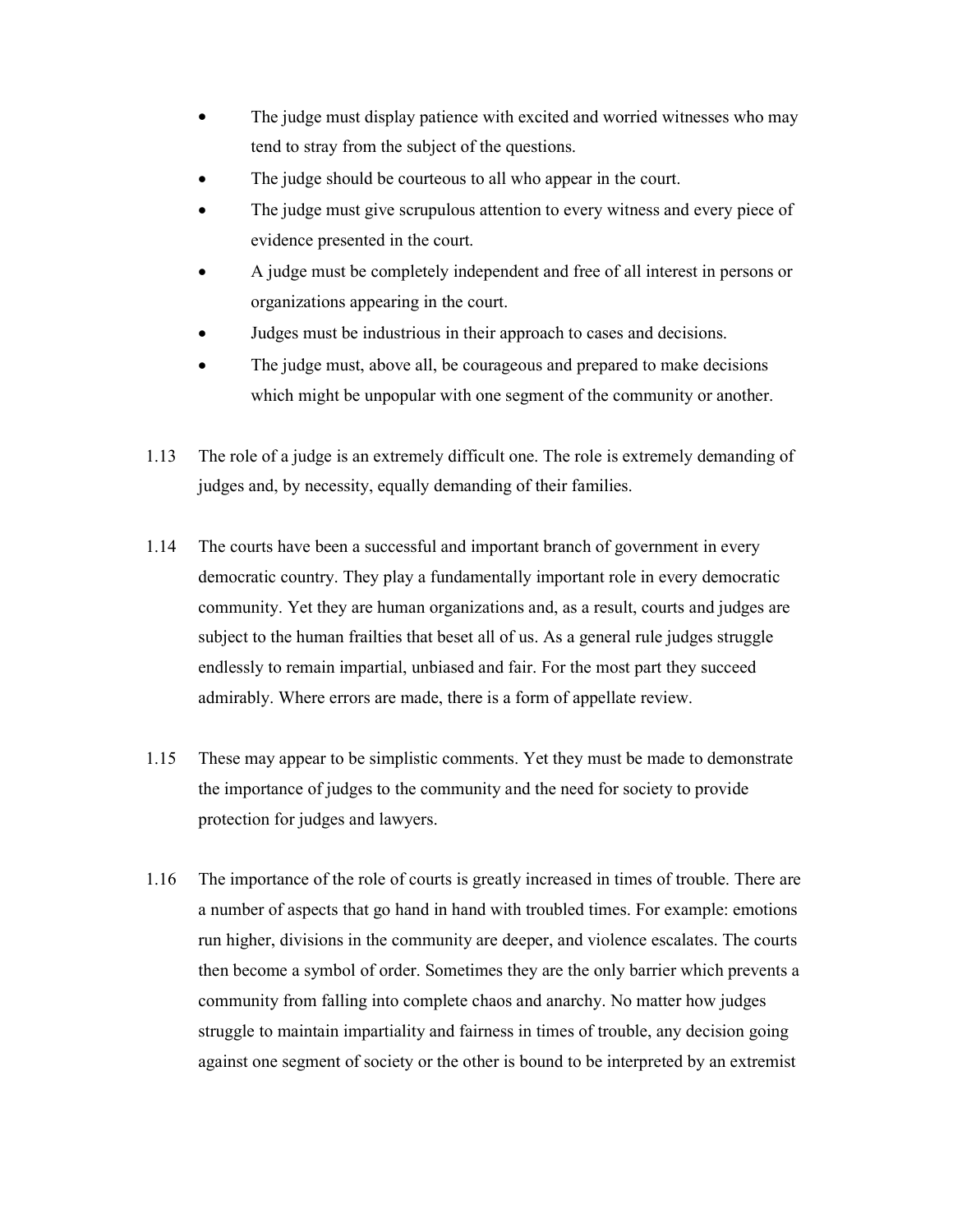as indicating a bias. That presumption of bias can then be used by extremists on both sides as a justification for the cowardly murder of judges.

- 1.17 In 1987, the times were certainly troubled in Northern Ireland. Lord Justice Gibson was well aware that he was a target of terrorists. Nonetheless, he did not shirk from presiding in high-profile cases. It would have been so easy for him to have said as he approached his 74th birthday: "I have made my contribution, I have been a judge for nearly 20 years, I can retire and let others take on the burden". Yet he did not take the easy road. He continued to support his community and youth groups and, even more importantly, he continued to carry out his difficult, demanding and dangerous role as a judge.
- 1.18 Every individual in a democratic country must be considered as important. Thus, the murder of every individual must be investigated and prosecuted with the full vigour of the State. In this instance the stakes are a little higher. The murderers attacked a symbol of justice for the community of Northern Ireland. The killing of Lord Justice Gibson was not simply the murder of an individual; it was a blow against the preservation of justice in the community. It was a blow against much that decent people cherish: the rule of law, and a forum for the resolution of disputes which operates on the basis of law, fairness and impartiality. It was a murder that encouraged chaos and a complete breakdown of society. This murder demonstrates yet again the importance that democratic States must attach to the protection of counsel and judges. Without it disorder and chaos will quickly follow.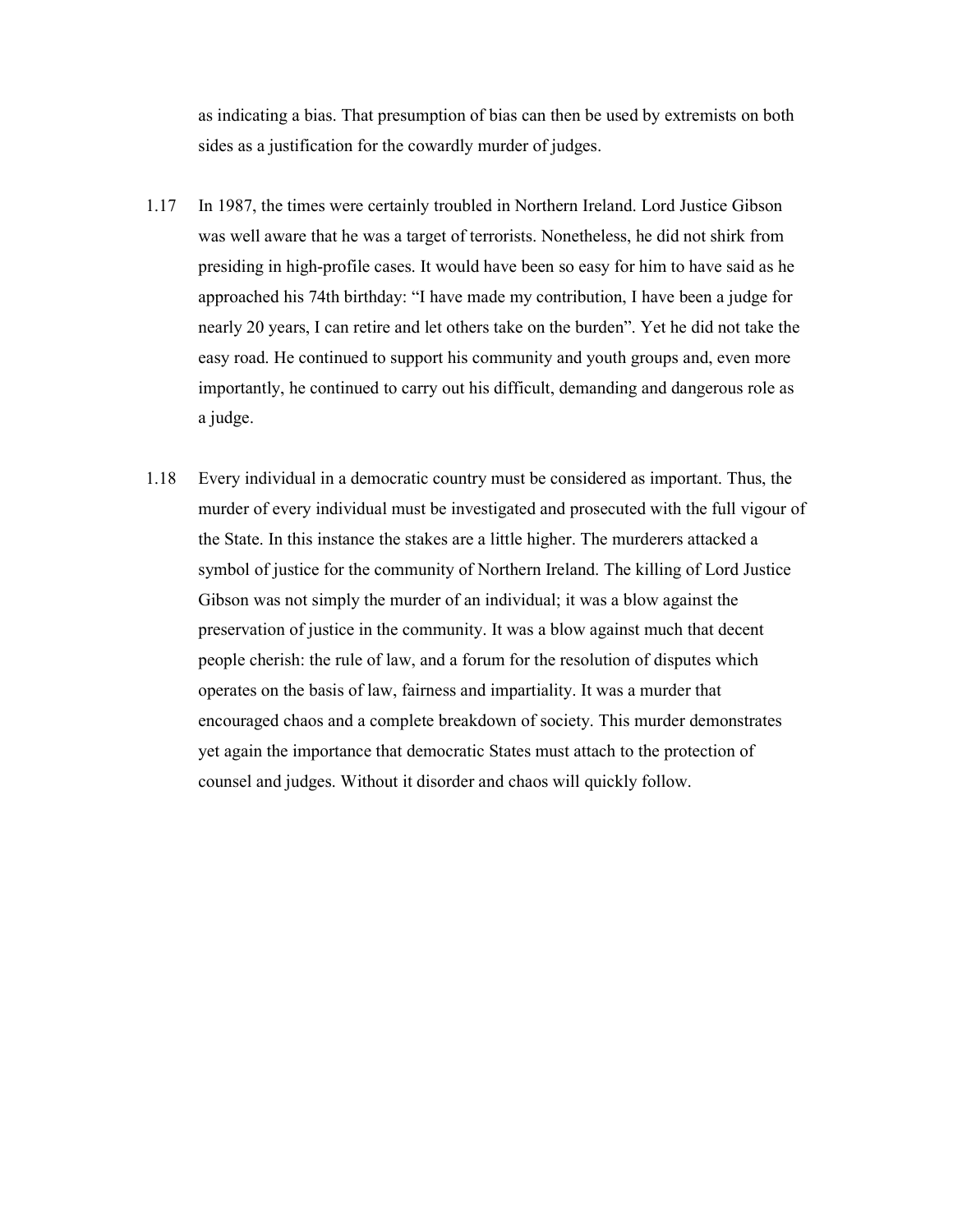# **Definition of collusion**

- 1.19 In this case the issue is whether there is any evidence of collusion by the Garda officers or members of any other governmental agency.
- 1.20 How should collusion be defined? Synonyms that are frequently given for the verb to collude include: to conspire; to connive; to collaborate; to plot; and to scheme.
- 1.21 The verb connive is defined as to deliberately ignore; to overlook; to disregard; to pass over; to take no notice of; to turn a blind eye; to wink; to excuse; to condone; to look the other way; to let something ride: see for example the Oxford Compact Thesaurus Second Edition 2001.
- 1.22 Similarly the Webster dictionary defines the verb collude in this way: to connive with another: conspire, plot.
- 1.23 It defines the verb connive:
	- 1. to pretend ignorance or unawareness of something one ought morally, or officially or legally to oppose; to fail to take action against a known wrongdoing or misbehaviour – usually used with connive at the violation of a law.
	- 2. (a) to be indulgent, tolerant or secretly in favour or sympathy;
		- (b) wink at youthful follies;
		- (c) to cooperate secretly: to have a secret understanding.
- 1.24 In the narrower context how should collusion be defined for the purposes of this inquiry? At the outset it should be recognised that members of the public must have confidence in the actions of governmental agencies, particularly those of the police force. There cannot be public confidence in government agencies that are guilty of collusion or connivance in serious crimes. Because of the necessity for public confidence in the police, the definition of collusion must be reasonably broad when it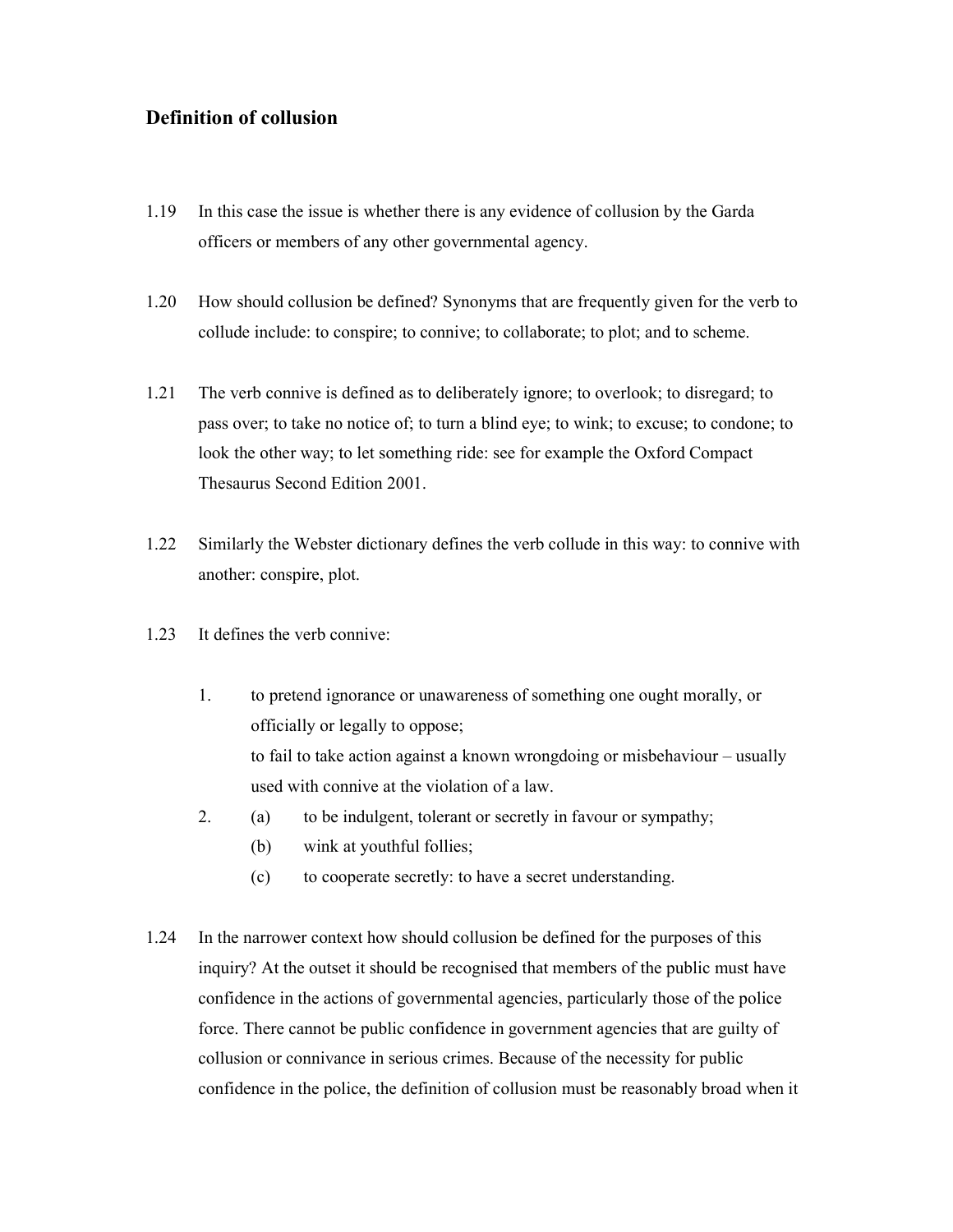is applied to actions of these agencies. This is to say that police forces must not act collusively by ignoring or turning a blind eye to the wrongful acts of their servants or agents or by supplying information to assist others in committing their wrongful acts or by encouraging them to commit wrongful acts. Any lesser definition would have the effect of condoning, or even encouraging, state involvement in crimes, thereby shattering all public confidence in these important agencies.

- 1.25 In determining whether there are indications of state collusion in the murder of the Gibsons, it is important to look at the issue from two perspectives. First, it must be seen whether the documents indicate that the action or inaction of government agencies might have directly contributed to the murders. Secondly, it is necessary to examine collusive acts which may have indirectly contributed to the killings, by generally facilitating the terrorist activities. That is, evidence may reveal a pattern of behaviour by a government agency that comes within the definition of collusion. This evidence may add to and form part of the cumulative effect which emerges from a reading of the documents. Both perspectives must be considered in determining whether the evidence indicates that there have been acts of collusion by government agencies.
- 1.26 In this case the first and prime issue that must be resolved is this: Has there been any evidence disclosed of acts of collusion, as I have defined it, by Garda officers or employees?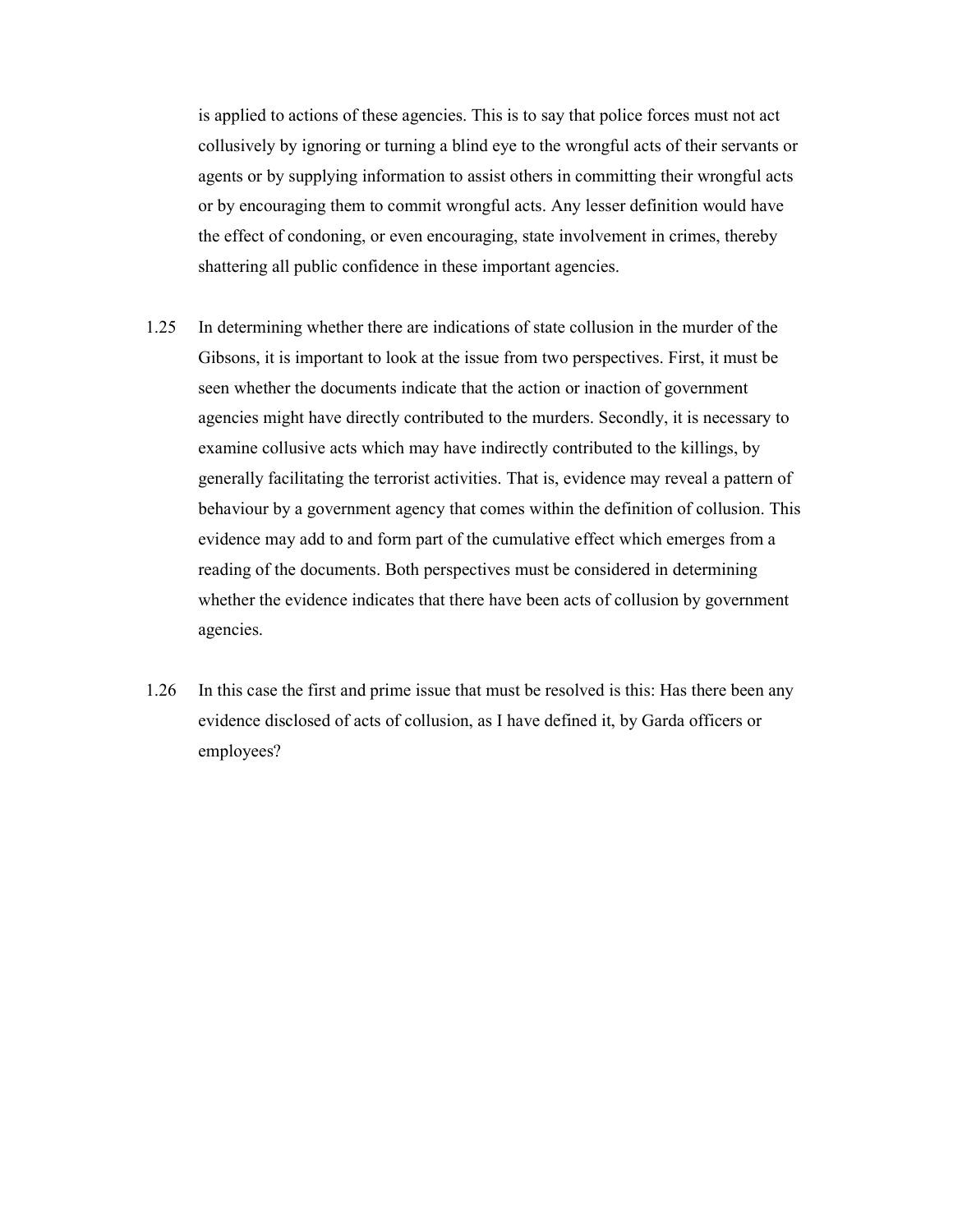#### **Lord Justice Gibson as a target of terrorists**

1.27 Four RUC officers were charged with the murder of three men, believed to be members of the IRA: Eugene Toman, Sean Burns and Gervaise McKerr. They were shot in Lurgan in November 1982 when the police officers fired 109 shots into their car as it drove through a checkpoint without stopping. Following the acquittal of the officers, Lord Justice Gibson stated:

> "I wish to make it clear that, having heard the entire Crown's case, I regard each of the accused as absolutely blameless in this matter.

 That finding should be put on record along with my own commendation as to their courage and determination for bringing the three dead men to justice, in this case, to the final court of justice."

- 1.28 These remarks were interpreted by some Nationalist organizations as indicating Lord Justice Gibson's support for the "shoot-to-kill" policy which was then alleged to be the practice of the RUC and the army when dealing with IRA terrorists. As soon as he was aware of this interpretation Lord Justice Gibson made a public statement specifically stating that his remarks were not intended to be an affirmation of the security forces' shoot-to-kill policy. It was thought that, at least from this point on, there could be no doubt that Lord Justice Gibson was a prime target of terrorists.
- 1.29 Lord Justice Gibson and his wife had been frequent visitors to the Kilcar area of Co. Donegal. He had purchased a landsite there in the 1960s with the intention of building a vacation home. Intelligence reports received by security forces reveal that, as early as 1974, PIRA had plans to assassinate Lord Justice Gibson at his home in Donegal. The reason given for this was that he had sentenced a PIRA member (Mullan) to a long term of imprisonment for blowing up a house in Belleek, Co. Fermanagh.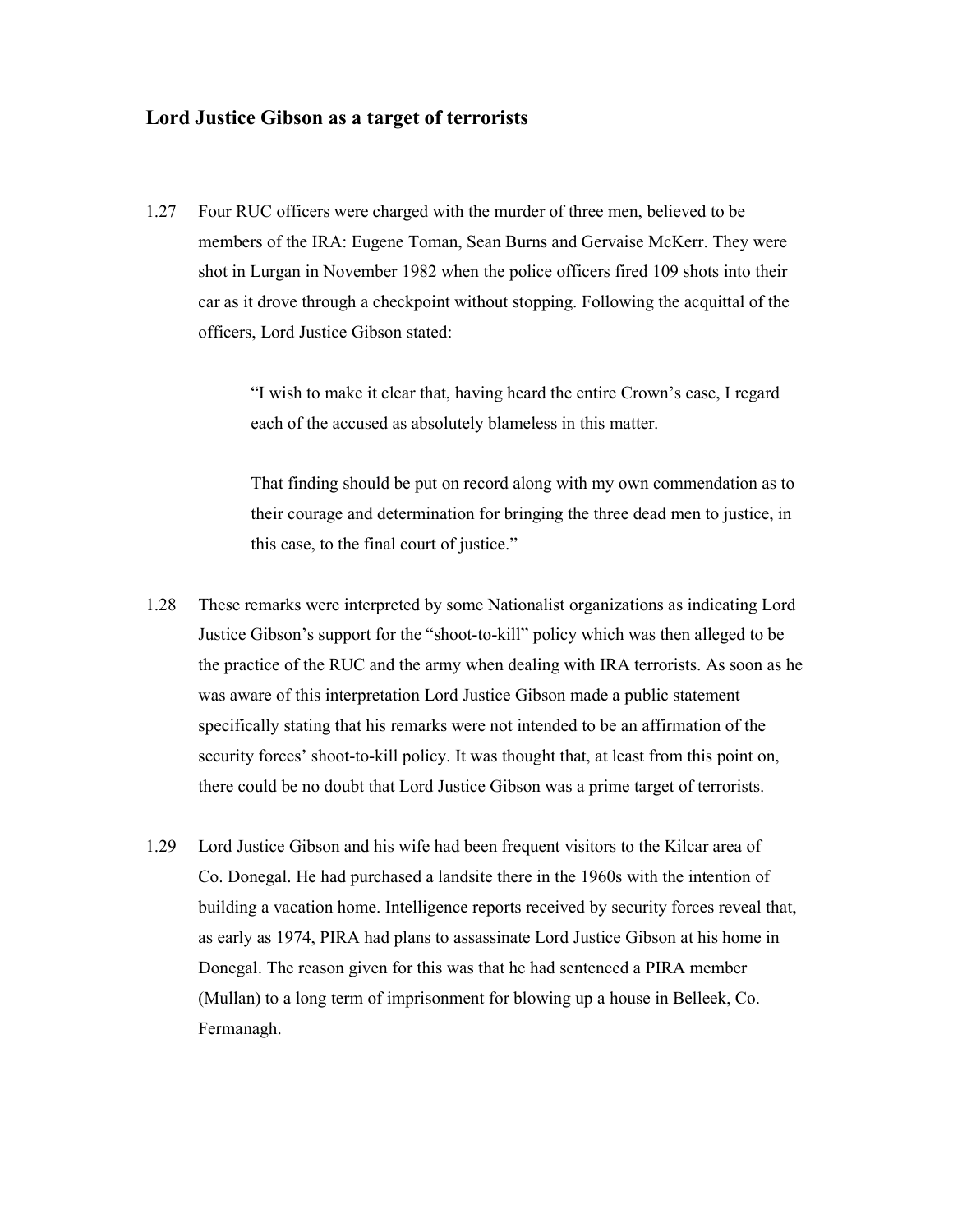1.30 On 6 February 1974, a representative of An Garda Síochána (the Garda) wrote to the Assistant Chief Constable of the RUC stating:

> "I wish to … inform you that information has been received from a reliable source to the effect that Mr Justice Gibson has been listed by the Provisional IRA to be shot in the near future."

- 1.31 Later, on 22 February 1974, a memo was sent by the Garda to the Superintendent of the RUC, Special Branch, indicating that Mr Justice Gibson had arrived in the Kilcar area of Co. Donegal early on Easter Sunday morning and stayed until 16 April 1974. No notification of his visit had been received. The Garda suggested that some definite arrangement should be made with Mr Justice Gibson to ensure that he would notify police of his visits in sufficient time to arrange appropriate security. It suggested that it should be emphasised to the Judge that it was in his own interest to inform the RUC or Garda prior to visiting Donegal.
- 1.32 On 4 March 1974 a letter was written to Chief Superintendent Wren of the Garda by the Special Branch of the RUC stating that the Judge had been contacted by a member of Security Branch and advised of the police position regarding his visits to Donegal. The letter noted:

 "He has stated that he will inform this headquarters of any visits he intends to make to the area in the future."

- 1.33 Security force intelligence indicated that, during this period, PIRA was planning to step up attacks against selected members of the judiciary in Northern Ireland. The two targets known to head the PIRA list were Lord Justice Gibson and Judge McDermott. Intelligence reports from 1984 indicated that PIRA was gathering intelligence on both judges with a view to assassinating them in the near future.
- 1.34 On 4 May 1981 four men entered Lord Justice Gibson's home in Donegal. They claimed they were conducting a peaceful protest in respect of H-Block prisoners' conditions at the Maze Prison. They were arrested and it was noted that they all had addresses in Killybegs and that they were suspected PIRA supporters.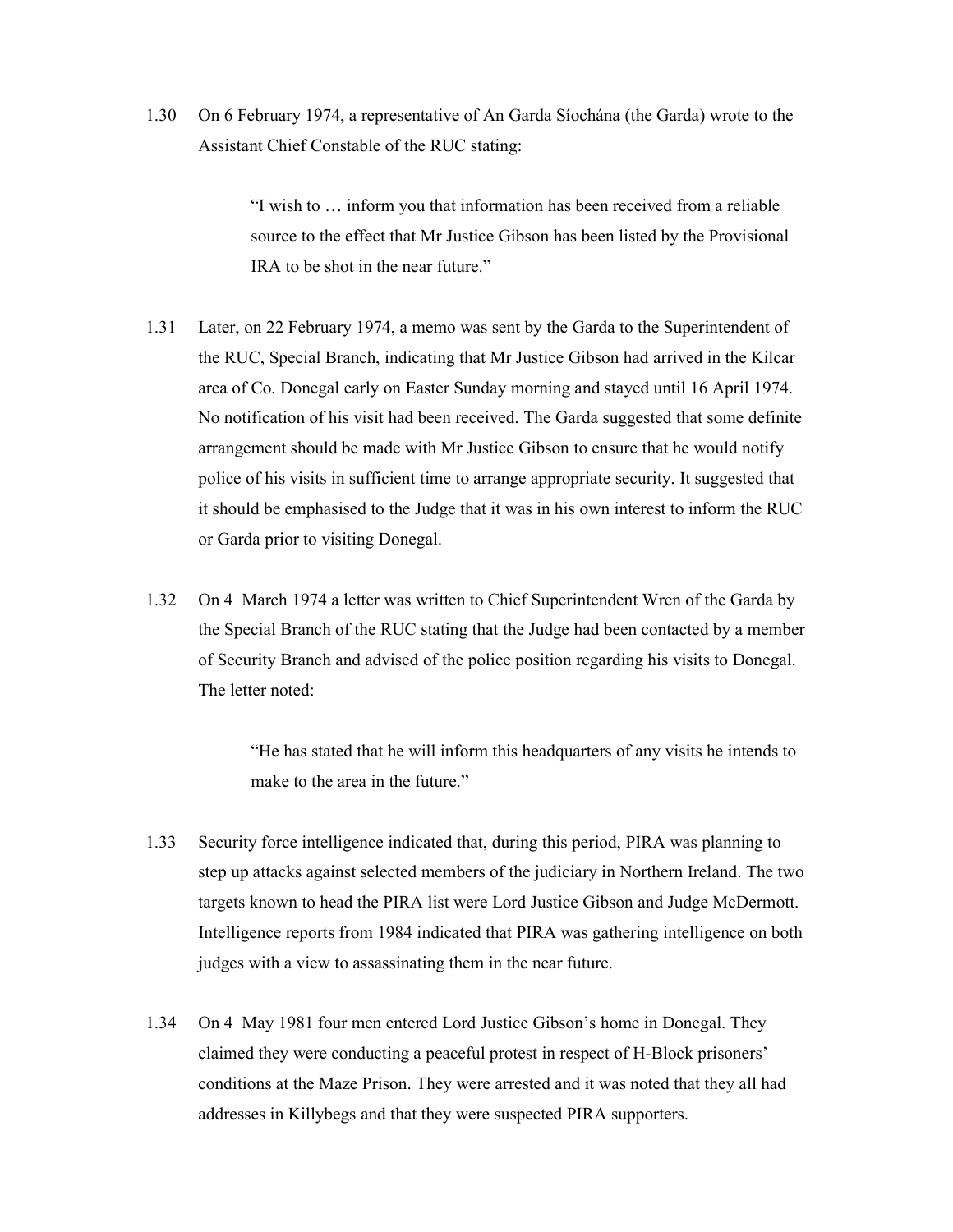- 1.35 On 1 July 1984 Lord Justice Gibson's home in Donegal was largely destroyed by a fire that was the work of arsonists.
- 1.36 It is significant that PIRA appears to have been aware of the date and times of most, if not all, of the visits of Lord Justice Gibson to Donegal for some years. PIRA was able to accomplish this at some considerable distance from Dublin and Dundalk where collusive acts on the part of Garda officers were later alleged to have occurred.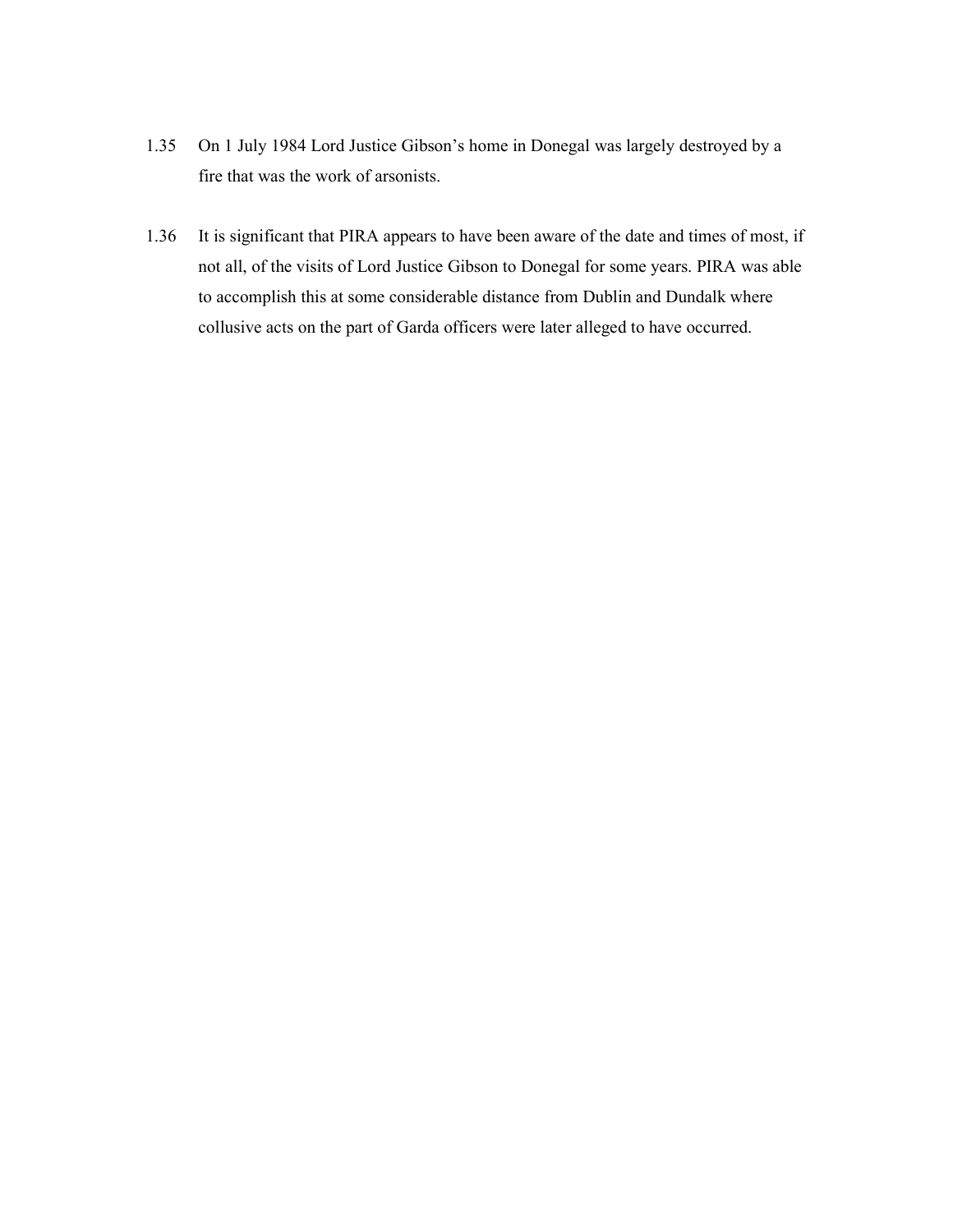## **Earlier successful escort duties performed by the Garda for the Gibsons**

- 1.37 It is worth noting that, prior to the fatal bombing, the Gardaí had escorted Lord Justice Gibson to and from the border on several occasions without incident. The following are examples:
	- (i) On 27 April 1981, Lord Justice Gibson arrived on a B&I car ferry from Liverpool at 7.30am and was escorted to the border by members of a Special Detective Unit.
	- (ii) On 3 April 1982, Lord Justice Gibson was escorted from the border to Dublin Airport for a flight to Malaga and, on his return, escorted back to the border.
	- (iii) On another occasion secure parking was provided for him and he was escorted to the border upon his return from a holiday spent in Gran Canaria.
	- (iv) On 17 July 1986, he was escorted from the border to Rosslare to board a ferry for a holiday in France. The Dundalk Garda were notified of the anticipated arrival time of the Gibsons. Upon his return on the 4 August, an escort was provided to the border.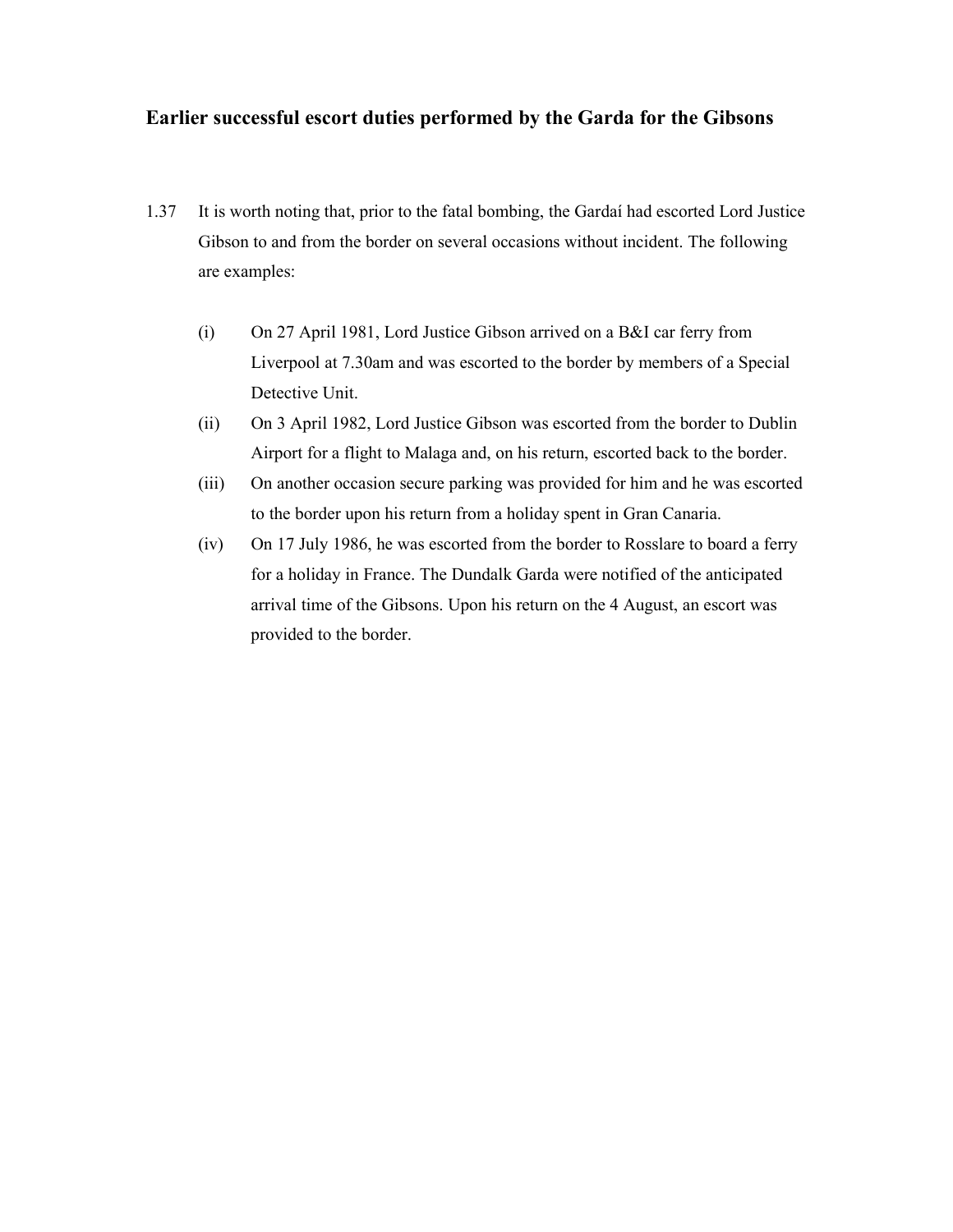#### **The last holiday**

#### **A. The itinerary**

- 1.38 In December 1986, the Gibsons began to plan for a holiday trip in April 1987, which would take them to various locations in England to visit family and friends. Most, if not all, of the bookings were made in the Gibsons' own name, although Lord Justice Gibson's title was not referred to on some occasions. On 28 December 1986, the Gibsons booked their ferry journey through a travel agency in Belfast. At first, both the departure and return were to be through the ferry port at Larne. However, it was later decided that a Liverpool to Dublin ferry would be preferable because it would enable Lord Justice Gibson to attend, as he did every year, a Boy Scout concert on Saturday the 25th. On either 12 or 17 February the Gibsons changed their ferry booking. Once this was done, fresh tickets were issued and the old ones were cancelled. The tickets were issued in the Gibsons' name. Records were kept by the travel agency and were also forwarded to the relevant departments of the B&I Ferry Line.
- 1.39 The Gibsons left Belfast on 14 April and spent the evening of 15 April in the Queen's Hotel in Cheltenham. It is possible that no one in the hotel knew that he was a judge until he paid the account with a Visa card that was imprinted "Sir M W Gibson". Lord Justice Gibson had made the booking at the hotel in his own name but had made no reference to his title or position.
- 1.40 On 16 April the Gibsons visited a cousin of Lord Justice Gibson. On 17 April they travelled to Dorset to visit a niece of Lady Gibson. On that same day they continued on to the High Bullen Hotel at Chittlehamholt, in north Devon. Here they stayed until 21 April. The proprietors of this hotel would have been aware of Lord Justice Gibson's title as he had confirmed the booking and reservation himself and had signed his letter "Sir Maurice Gibson". They then visited a cousin of Sir Maurice, the Right Reverend Roger Wilson and his wife. From there they drove to the village of Lacock near Chippenham and stayed overnight at an inn called The Sign of the Angel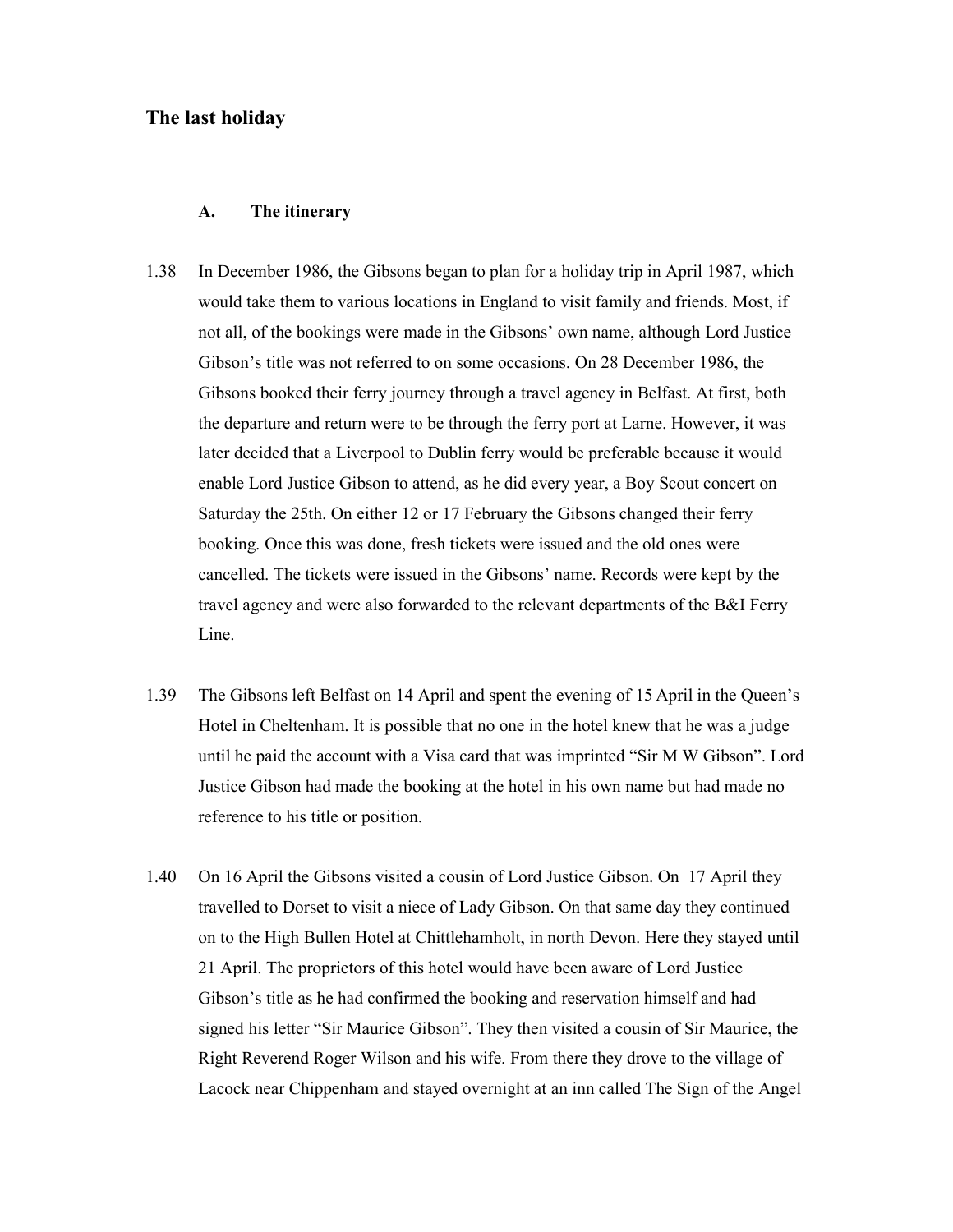where they had their dinner. The staff at the inn remembered them well although the RUC officers who investigated the murder did not believe that their status was known to anyone at The Sign of the Angel.

- 1.41 On 23 April the Gibsons travelled north to Cheltenham where they visited friends and stayed at the Stratford House Hotel. Lady Gibson had made the initial booking by telephone and confirmed it by letter, again without reference to a title. The owner of the hotel remembered that the Gibsons had spoken to other guests about the best route to Liverpool to get the ferry to Dublin and how long the journey would take. The next night they journeyed to the Atlantic Tower Hotel in Liverpool, close to the ferry docks, and apparently had a meal before they boarded the ferry.
- 1.42 It is clear that many people knew of the Gibsons' holiday and of their plans and arrangements. They made no secret of their intention to return on the Liverpool to Dublin ferry which left on 24 April and arrived on 25 April.
- 1.43 It is also apparent that the Gibsons sought and obtained special privileges on the ferry to Dublin, including the right to have their car placed so that it could be first off the ship upon its arrival in Dublin.
- 1.44 Among those who knew of the Gibsons' itinerary were the police forces on either side of the border.
- 1.45 On 13 April 1987, an RUC constable informed Sergeant O'Hara of "D" Department, Garda Headquarters in Dublin, of the Gibsons' return travel arrangements by way of Dublin. Sergeant O'Hara was advised of the date and time of the arrival in Dublin. He was, as well, given the make, colour and licence plate number of the Gibsons' car, so that it could be identified by the designated escort.
- 1.46 Following the murder, Border Superintendent Robert Buchanan investigated the dissemination of information regarding the movements of Lord Justice Gibson and his wife within the Garda. He determined that the information was received at Garda Headquarters on 13 April 1987. It was then passed by secure telephone to Drogheda (Divisional Headquarters) and then once again by secure telephone to Dundalk. At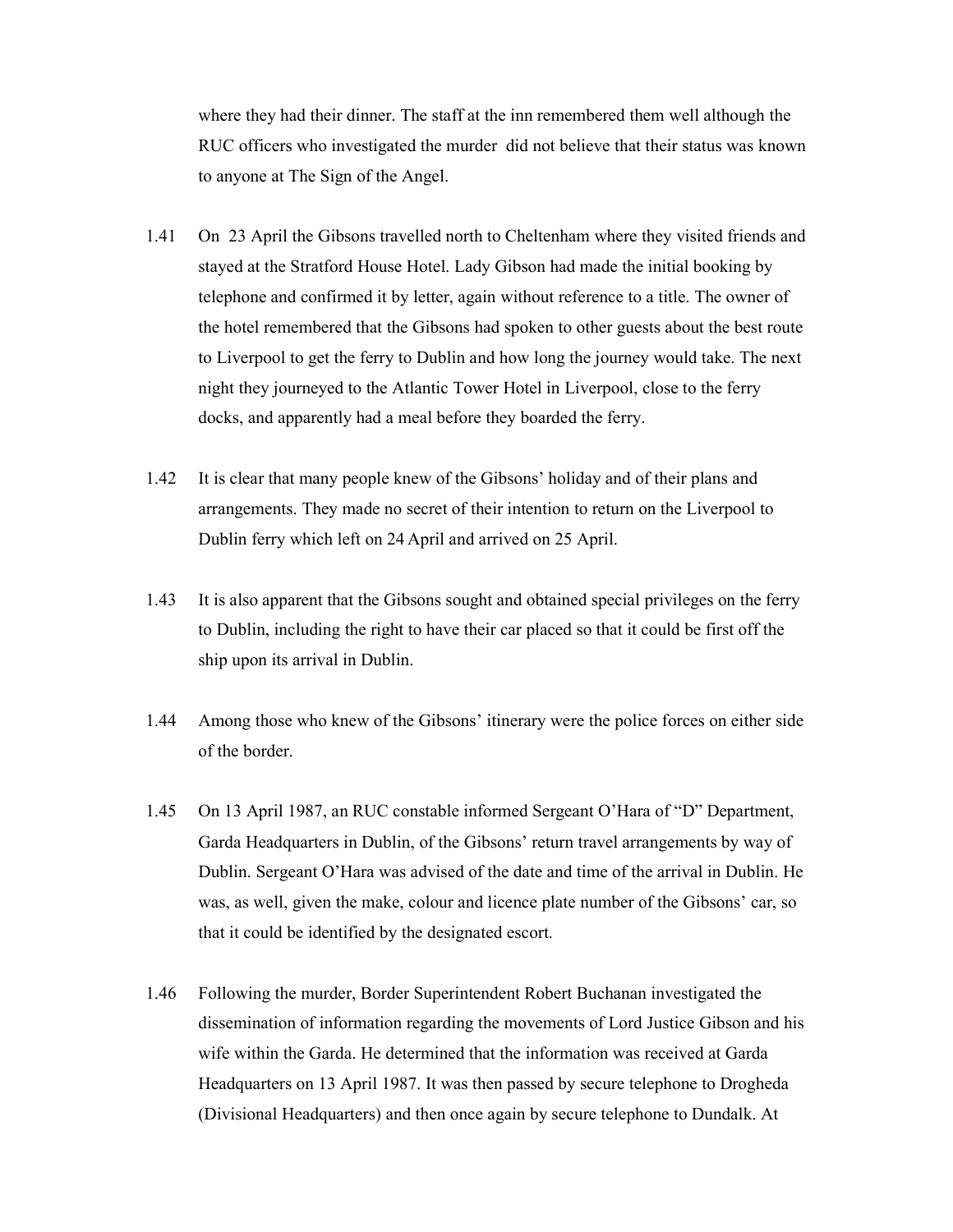Dundalk the message was typed out, signed by Superintendent McCabe, and addressed to "Sergeant Dundalk and Dromad" marked "Confidential". This message was dated 15 April 1987. This information was only passed to those officers who needed to know it.

1.47 It is unfortunate, but it must be observed that on the occasion of this holiday there were really no security precautions taken by the Gibsons. Tickets were purchased and the reservations were made in their own name, and they freely discussed with strangers the time of their proposed return to Ireland on the Liverpool to Dublin ferry. Their arrangements were known by many and their plans, including the time they expected to reach the border, could have been ascertained with relative ease.

#### **B. The Liverpool to Dublin ferry and journey from Dublin to the border**

- 1.48 Detective Garda Mostyn and Detective Garda Shovlin were the officers assigned to escort the Gibsons to the border. They were aware that the Gibsons were scheduled to disembark at 7.00am Detective Garda Mostyn went on board the ferry to meet the Gibsons. Lord Justice Gibson explained that they wished to go straight to the border where they were expected to arrive between 8.30am and 9.00am. He asked Detective Garda Mostyn to lead the way in the unmarked Garda car. This was because his wife, who would be driving their blue Ford Escort, was not familiar with the streets of Dublin.
- 1.49 The officers led the way out of Dublin. On the main Dublin to Belfast road they permitted Mrs Gibson to pass them and they then followed her. They noticed that there was another car with three young women in it who overtook them. They saw this car at the border crossing close to the Gibsons' car.
- 1.50 When the cars arrived at the Customs post at Dromad, Mrs Gibson stopped their car and Lord Justice Gibson got out. He came back to the Garda car and shook hands with the officers and thanked them for their assistance. The officers said that they would follow him to the border. The officers watched the Gibsons drive across the border. They then drove back to the Dromad Customs post and, just as they reached it, heard a loud bang. They looked behind and saw a lot of smoke, and immediately drove their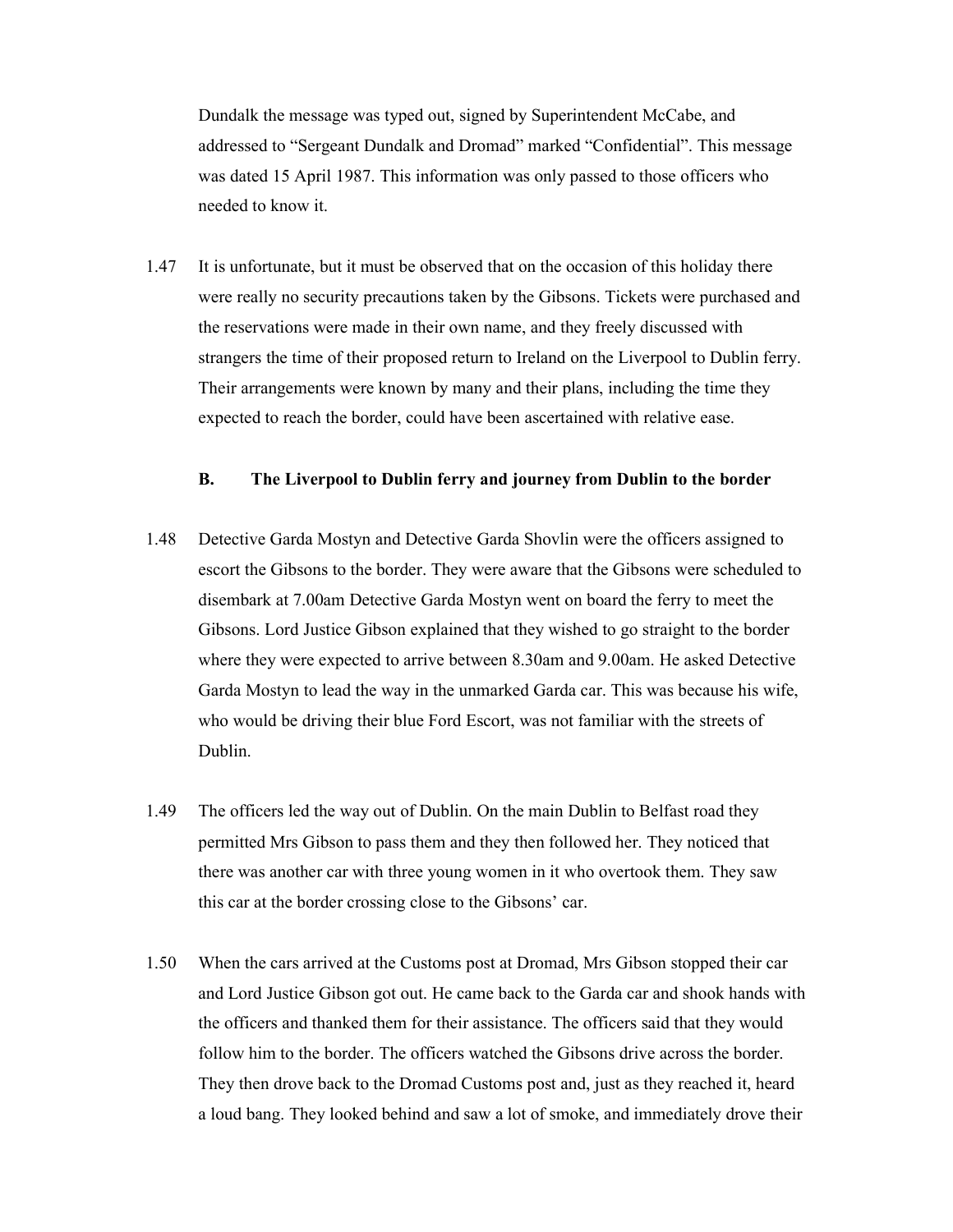car back to the border. There they saw the column of smoke and then went directly to the Dromad Garda Station, where they reported what had happened.

1.51 It must be noted that the Garda officers kept radio silence from the time they reached the ferry dock until they completed their duties at the border and returned to report the column of smoke.

### **C. The explosion**

- 1.52 The explosion took place on the main Dublin to Belfast road, in the northbound lane, some 100 metres north of the Kinney Mills road, and 400 metres north of the border. It created a large crater, about 10 feet x 20 feet and 6 feet deep. Investigating officers thought that, at the moment of the explosion, the Gibsons were on their way to the rendezvous point to meet the RUC escort that was to take them to Belfast.
- 1.53 Following the explosion three vehicles were found close to the crater. The burnt-out shell of a Ford Cortina was found in the south-bound lane. It was identified by its registration number.
- 1.54 This car was owned by Mr Peter Tomany of Jonesborough, who had reported it stolen on 12 March 1987. The explosive device had been attached to this vehicle, and it would appear that the force of the explosion had blown it from its original position on the north-bound shoulder of the road to its ultimate location in the south-bound lane facing south. Investigators estimated that approximately 450-500 pounds of homemade explosive had been planted in the Ford Cortina, and detonated by radio control.
- 1.55 The Gibsons' car, very badly damaged by the explosion and ensuing fire, had also been blown across the road. It too was facing south in the south-bound lane.
- 1.56 A Mini Metro was located on the shoulder of the north-bound lane.
- 1.57 Mr James Donnelly was the owner of a Texaco filling station, shop and off-licence store which was located on the east side of the highway, not far from the site of the explosion. He did not notice the stolen blue Cortina when he opened his station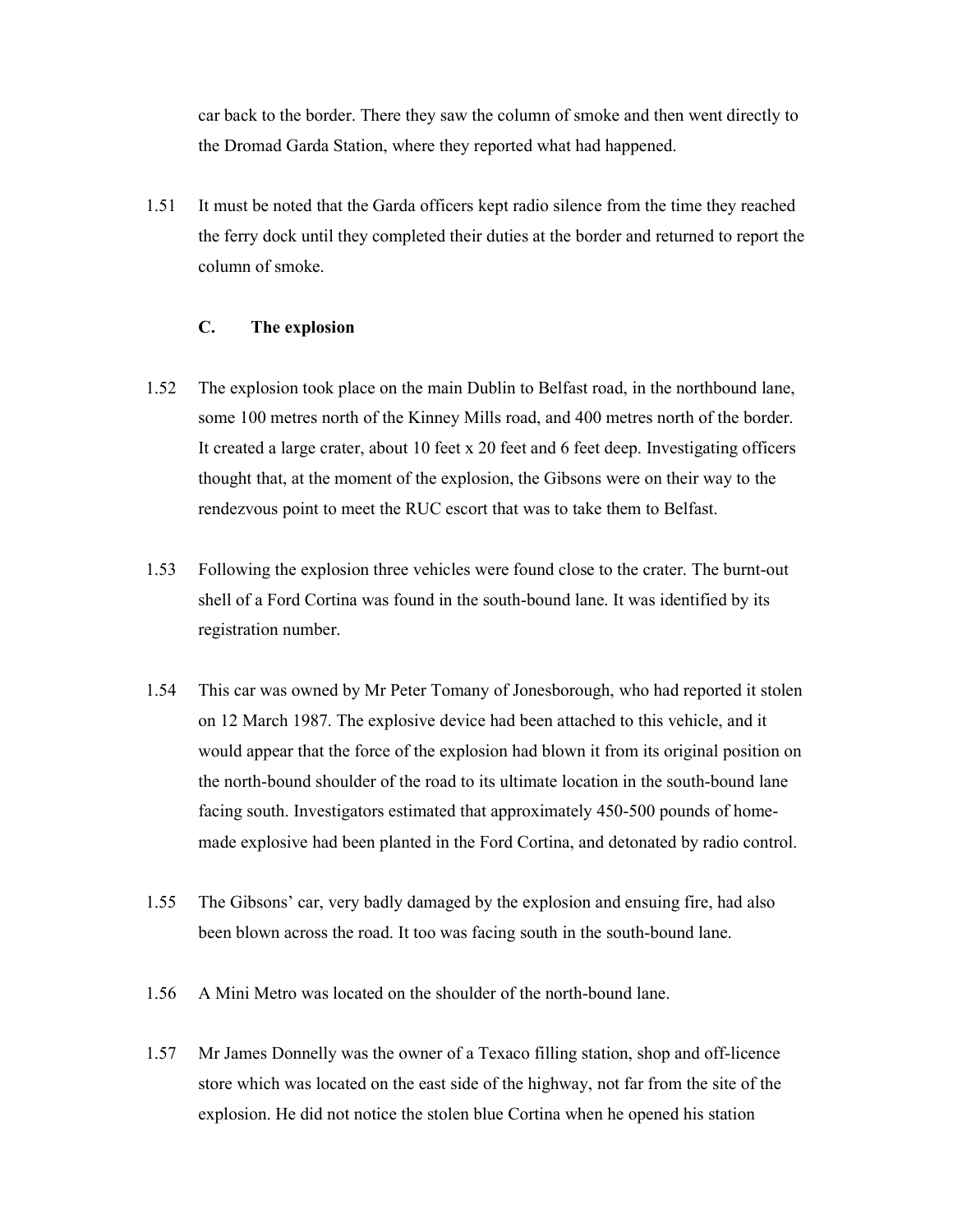around 8.00am. However, he did see it at about 8.30am. He described it simply as a dark-coloured car but he could not identify the manufacturers nor did he see its licence number. He said that at about 8.40am or 8.35am there was a massive explosion. It was he who phoned for the ambulance, giving his location and advising of the explosion. He could see that there was a Ford Escort on fire. He also observed that there were three boys in another wrecked car in the middle of the road. As well, he saw that there were two or three girls in the Metro car who appeared to be injured.

- 1.58 Many years later an intelligence report was received that indicated that the bombcarrying car was driven to its position at around 8.15 in the morning.
- 1.59 The effect of the violent explosion and the ensuing fire was such that they not only caused the instantaneous death of Lord and Lady Gibson, but made it impossible to visually identify them. That was only accomplished by reference to their dental records.
- 1.60 At the time of the explosion, the RUC officers who were to meet the Gibsons in Northern Ireland and escort them to their home in Belfast, were approaching the designated rendezvous point. One of the officers, who had served as the permanent escort to the Gibsons for the preceding three years, stated that he believed that the Judge and his wife would not be crossing the border until approximately 8.45am As the two RUC officers were approaching Newry, they were told of the explosion. They hurried to the scene and notified the RUC officers in the area.
- 1.61 The RUC determined that the bomb had been triggered by a radio signal. This means that the individual or persons who set off the explosion must have been in a position to see the Gibsons' car as it approached the site and must have been able to make a rough estimate of its speed. Yet there were no sightings of strangers, either individuals or groups, who were thought to be acting strangely or in a suspicious manner. Nor were there any reports of vehicles being driven in an unusual or suspicious manner close to the site of the explosion before it was detonated.
- 1.62 However, George Johnson may have seen the vehicle earlier that day. In his statement to investigators, he indicated that he was driving to Dublin in his car on 25 April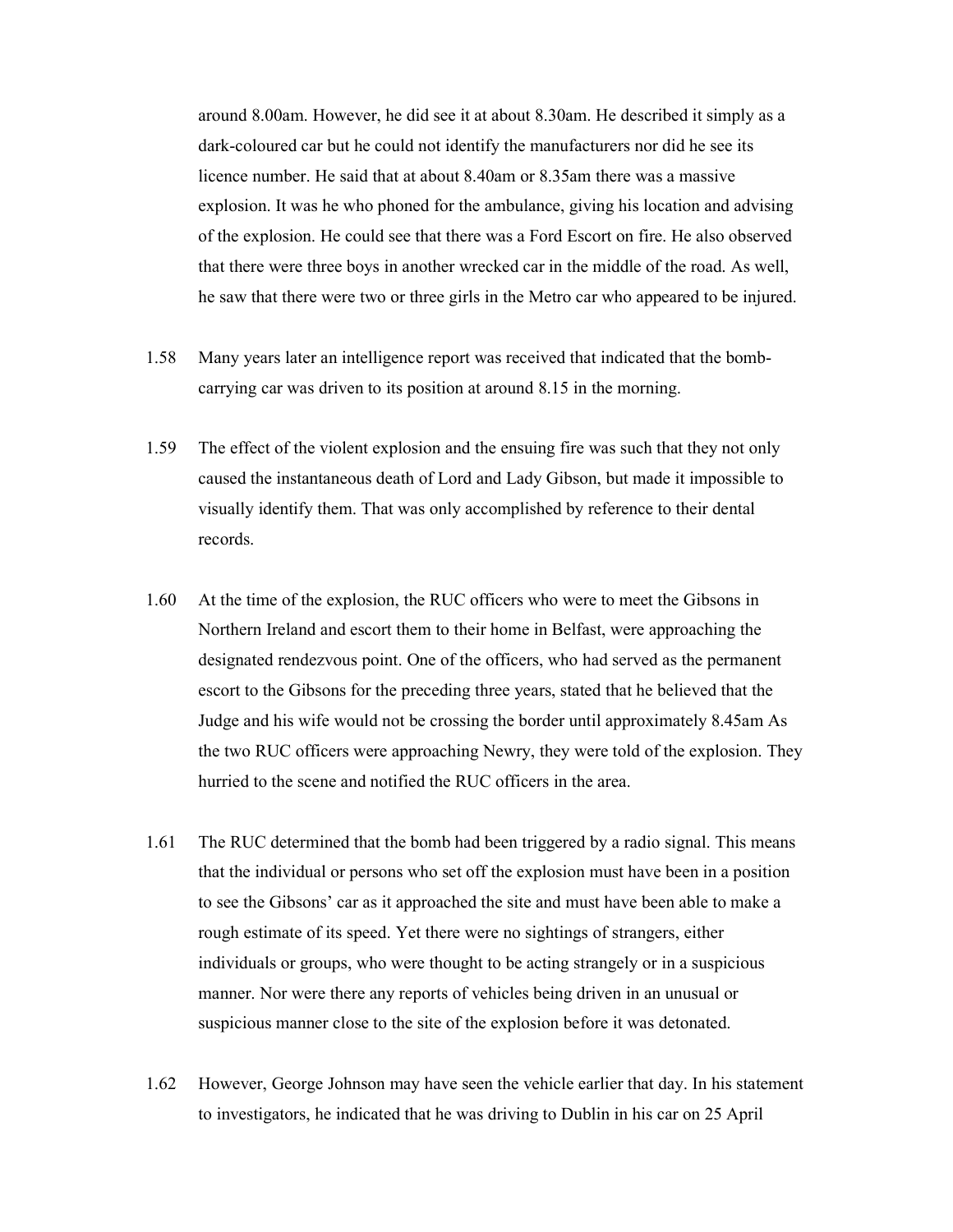1987. Between 7.20am and 7.30am, he was travelling along the main Newry to Dublin Road in Northern Ireland, just before Killeen. He recalled seeing a car parked on the left-hand side of the road. He believed that the car was a dark colour, possibly dark blue. Three men were standing around the car, one at the boot, one at the nearside of the vehicle, and the third at the bonnet, which was up.

1.63 The South Armagh brigade of PIRA claimed responsibility for the murders. A message was received at Headquarters of Newry CID which in turn stated:

> "The IRA claimed responsibility for the murder in a brief statement issued from Dublin. They described the attack as the execution of show trial judge Lord Justice Gibson. They added he acted as a judge and jury and supported the RUC executioners but there are other judges in Ireland besides those imposed by Britain. He has now been brought to the "final court of justice".

- 1.64 PIRA also issued other public statements indicating that the murders had been planned in advance.
- 1.65 According to an article in the Irish News, on 27 April 1987, the IRA issued a statement claiming that the explosion had been "carefully planned" and was carried out because Lord Justice Gibson represented "the evil and corrupt paid perjurer judicial system in the North".
- 1.66 An article in the Sunday Tribune, on 3 May 1987, had an IRA spokesman refusing to say how the IRA knew the movements of Lord Justice Gibson and his wife, but added that "the IRA had known that Sir Maurice was returning home via Dublin a considerable time in advance". He also said that the IRA's preparations for the murder were made "at the very minimum, a week in advance". He pointed out that "the IRA needed that amount of time to prepare the explosives, which were just the normal fertiliser mix, not plastics, to study the lie of the land, to get the car ready, and to prepare the remote control".
- 1.67 These public assertions were consistent with two intelligence reports received by an intelligence agency which indicated that PIRA had at least two days' notice of the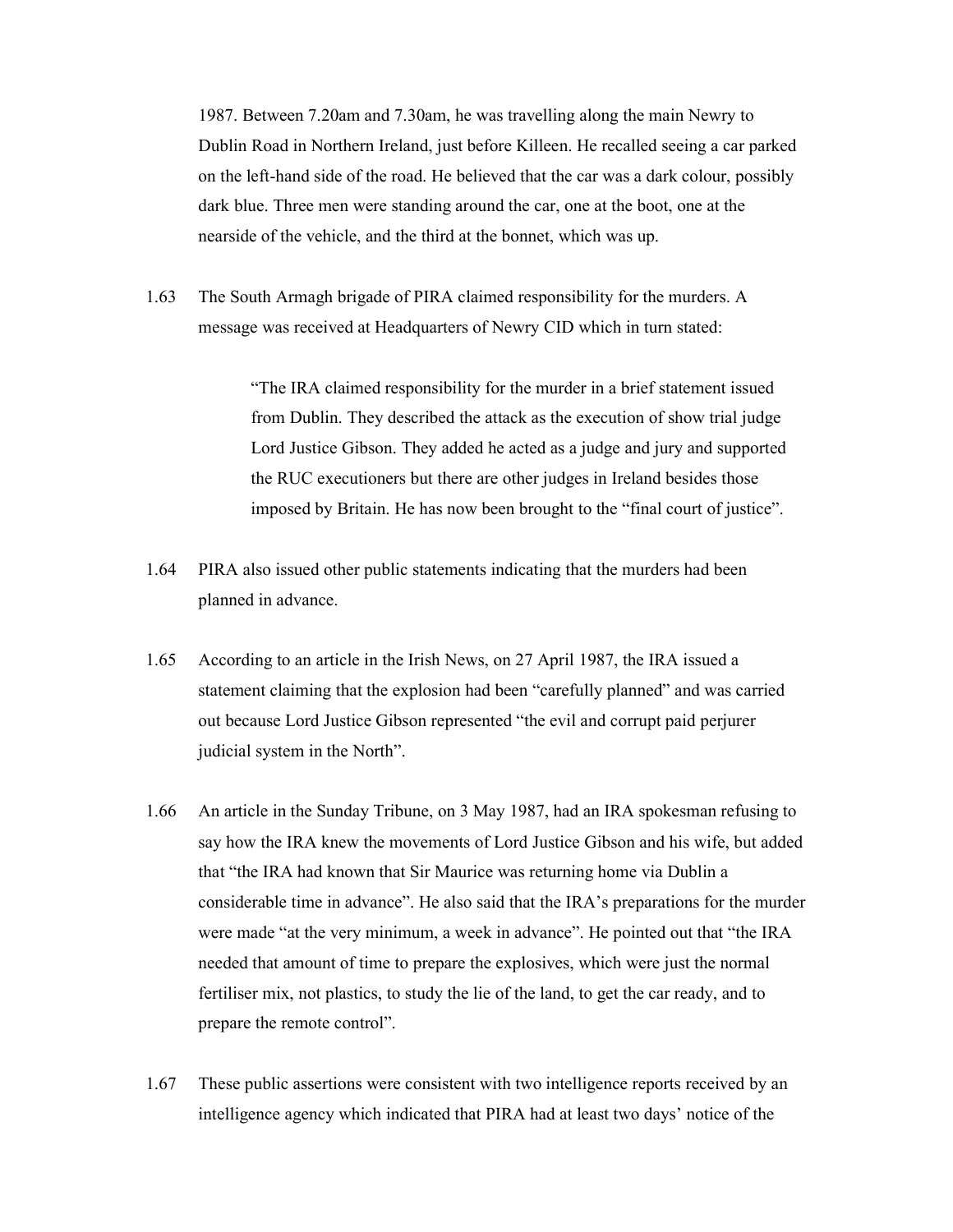anticipated movements of Lord Justice Gibson before he returned to Northern Ireland and, further, that the paramilitaries had been able to very precisely and accurately time both the placement of the Cortina and the detonation of the bomb.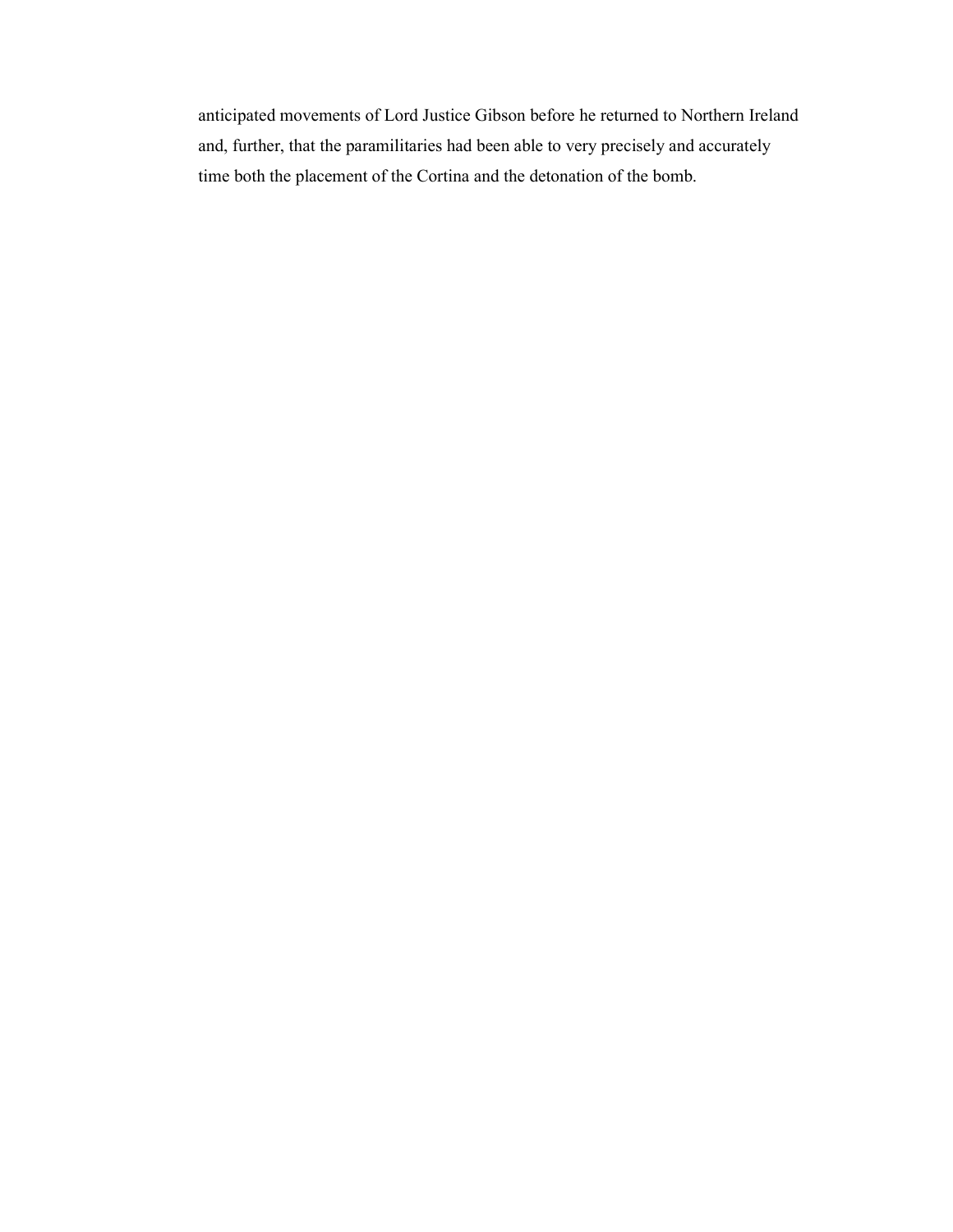#### **Avenues of investigation**

#### **A. The RUC inquiries regarding the B&I ferry line**

- 1.68 Very thorough and painstaking inquiries were undertaken by the RUC into the operations and personnel of the B&I line to determine if they had assisted those who murdered the Gibsons.
- 1.69 The B&I company has a computer system which pertains to passenger information. Michael Hugh McInally supplied the RUC with information regarding the processing of passengers. He explained that, in the usual course of events, Dublin Command would print a way-bill which was then transmitted to one of two printers in Mr McInally's office. Usually the way-bill was transmitted at 4.30, between Monday and Friday, for each specific night, and at 12 noon on Saturday for Saturday and Sunday sailings. The printers would create a printout which consisted of an alphabetical list of vehicles booked, berths booked, and the number of berths sold and unsold. The names of passengers would only appear if they had booked a berth.
- 1.70 The way-bills were then distributed. One copy was retained for office files in Liverpool and three copies go to the ferry port at Brocklebank Dock, Liverpool, for controllers and ship personnel. The mainframe and computer information was stored in Dublin. The office in Dublin employed a number of computer operators, each issued with personal passwords. Mr McInally stated that if he received a booking inquiry he could easily key in his own password to check and see if a person was due to sail. If all he had was a name then it would be more difficult, because he would have to get access to the computer in Dublin and this, in all probability, would be noticed. Any inquiry that was made seeking such information would be recorded. Before being deleted, all computer data was stored on magnetic tape and thus it was possible for the officers to follow up to see if anyone had made inquiries about the Gibsons' travel arrangements. However, to the best of Mr McInally's recollection, no one had made any inquiries about the name "Gibson" travelling on 24 April 1987.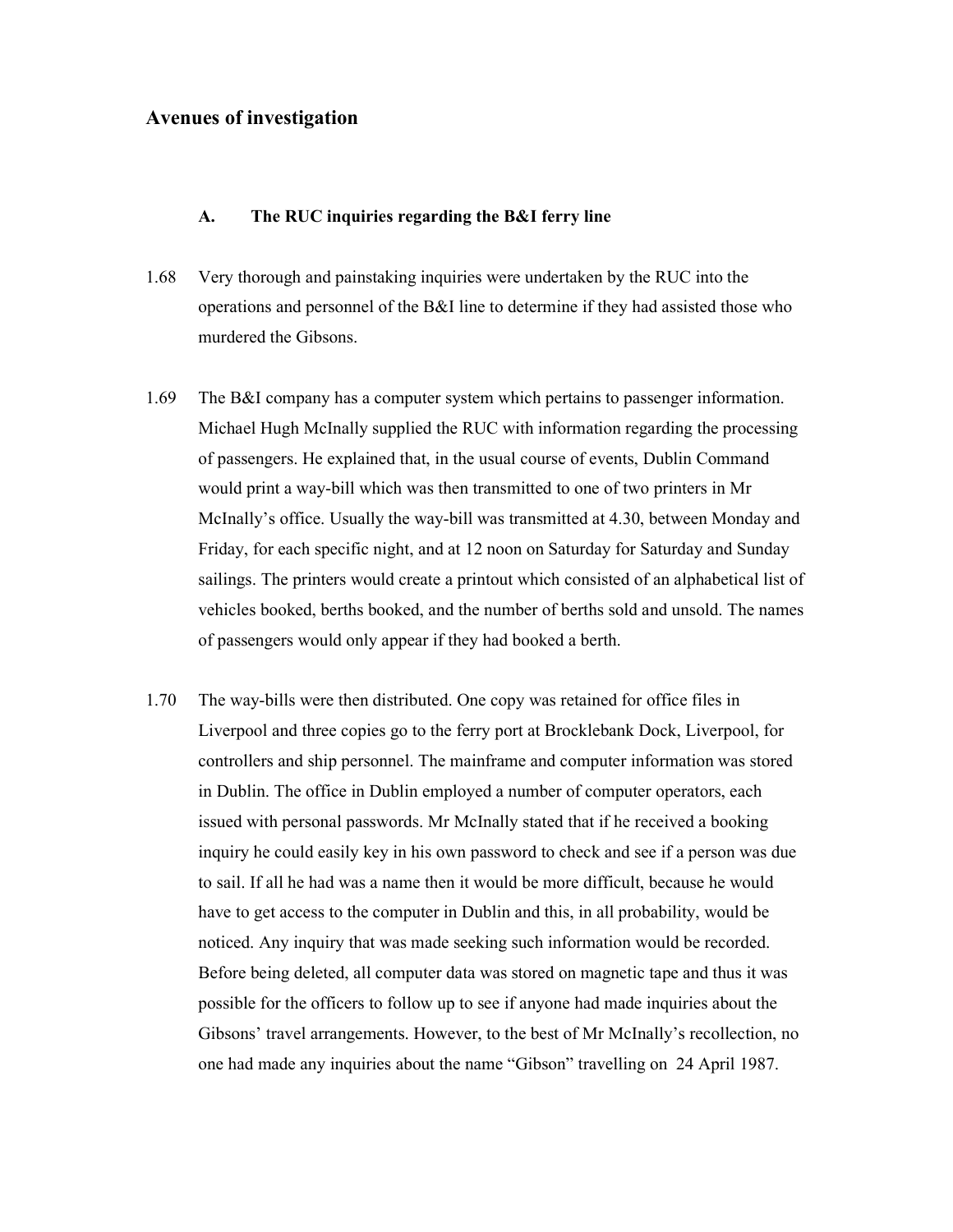- 1.71 He stated that on rare occasions, the Liverpool Ferry Office would be informed that a VIP was travelling, but this did not occur in the case of the Gibsons. Indeed, it had only occurred on one occasion in the preceding 12 months when the Irish Minister for Tourism was travelling on the line.
- 1.72 He went on to state that, in addition to the way-bills, a hand-written list of all vehicles boarding the ferry was made up and forwarded to Dublin. The list was compiled as the vehicles boarded the ferry and sometimes differed from the way-bills, because some vehicles would fail to turn up and others would attend without any prior booking.
- 1.73 Mr Norman Royle of the Ferry Port Controllers at Brocklebank Dock stated that it was very unusual for anyone to ring up and ask if a certain person was scheduled to travel on a particular ferry. However, he went on to say that if such an inquiry was made, and the way-bill was at the dock, the question would in all probability be answered.
- 1.74 Careful inquiries were made by the Garda and the RUC as to employees of the B&I line to determine if any of them belonged to or had "subversive" affiliations. The results appeared to be negative.
- 1.75 On the basis of these investigations, it was determined that there was no evidence to indicate that an employee of the ferry line had furnished information to PIRA.

#### **B. Inquiries regarding hotel bookings**

1.76 In addition, the RUC officers carefully checked at the various hotels the Gibsons stayed at during their holiday. For example, at the Queen's Hotel in Cheltenham they learned that, some 10 to 14 days before the Gibsons arrived, Cecily Gibson's sister had called the hotel to inquire as to the date that they would be staying in the hotel. On that occasion, her sister, referred to him as "Sir" Maurice Gibson and used his title.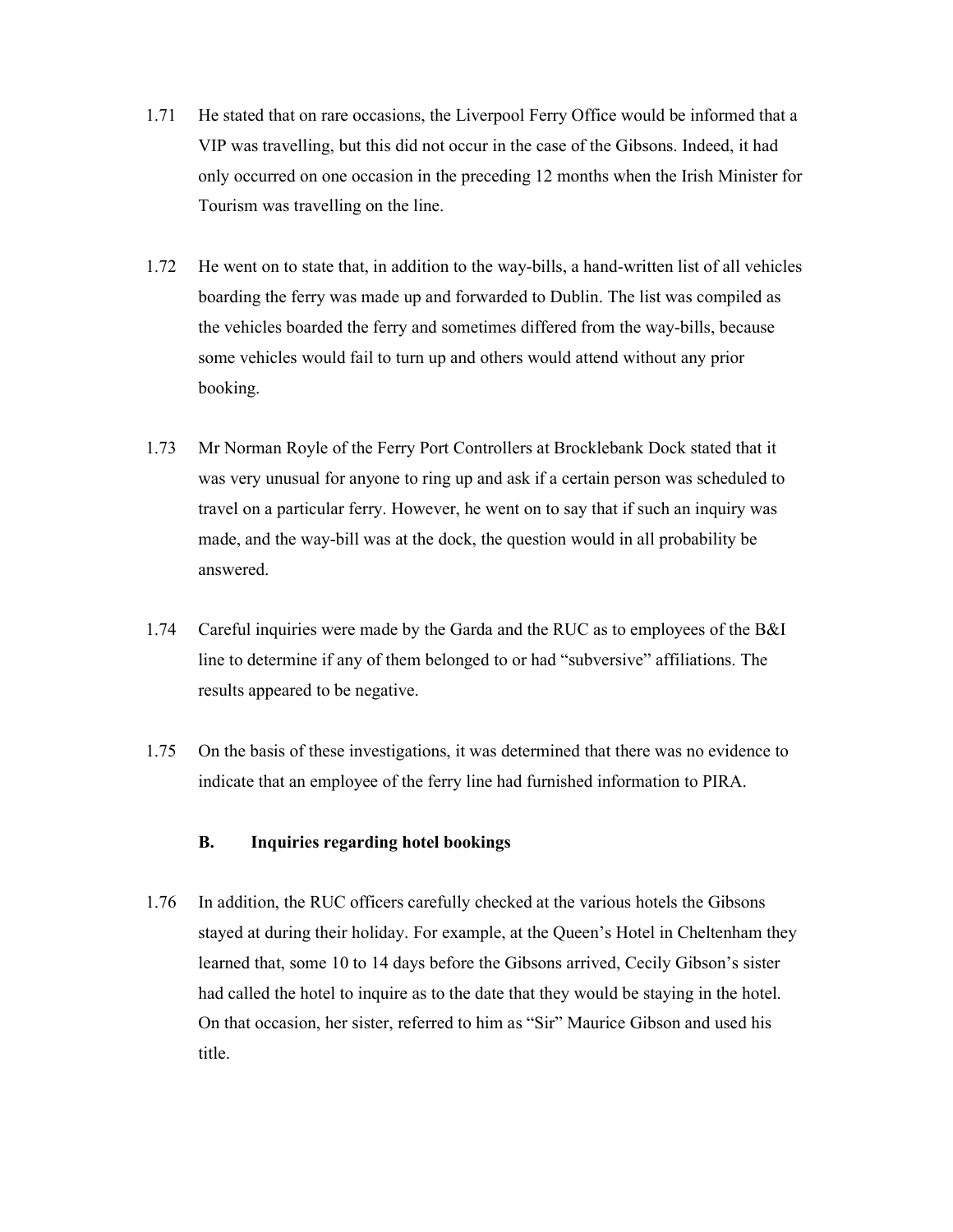- 1.77 The officers discovered that the proprietors of the High Bullen Hotel in Chittlehamholt in North Devon, where the Gibsons stayed from 17 to 21 April, were aware of Maurice Gibson's title. They confirmed that he had booked and confirmed his reservation himself and had signed the letter "Sir Maurice Gibson".
- 1.78 The officers attended at the Stratford House Hotel in Stratford-upon-Avon. They discovered that the hotel register simply referred to Maurice and Cecily Gibson. However, the owner remembered that the Gibsons spoke to other patrons of the hotel inquiring about the best route to Liverpool to get to the ferry and how long the journey would take.
- 1.79 The proprietor of the Stratford House Hotel stated that on 4 April 1987 she received a telephone call at the hotel requesting accommodation for "Lord and Lady Gibson" on 23 April. This call was followed by a letter of confirmation with a deposit of £20.00.
- 1.80 The Gibsons also came to visit a relative by the name of Beryl Carpenter on their holiday. She told the officers that she received a letter, dated 18 March 1987, from the Gibsons saying that they intended to visit her over Easter. Ms. Carpenter told one of her neighbours who had met the Gibsons during a previous visit that they were coming to visit her. She also told her home help and her husband that the Gibsons would be visiting.
- 1.81 The RUC were not able to establish subversive links or PIRA connections on the part of any employees working at the hotels the Gibsons visited during their holiday.
- 1.82 In sum it must be observed that it is apparent that the Gibsons' travel plans were well known to many people who were aware of Lord Justice Gibson's title and position.

#### **C. Other investigations**

1.83 Inquiries were made by the Garda pertaining to the owner of the stolen Cortina that contained the explosive material. As a result the Garda were satisfied that he was not implicated in the murder of the Gibsons. The Garda also investigated a suspect whose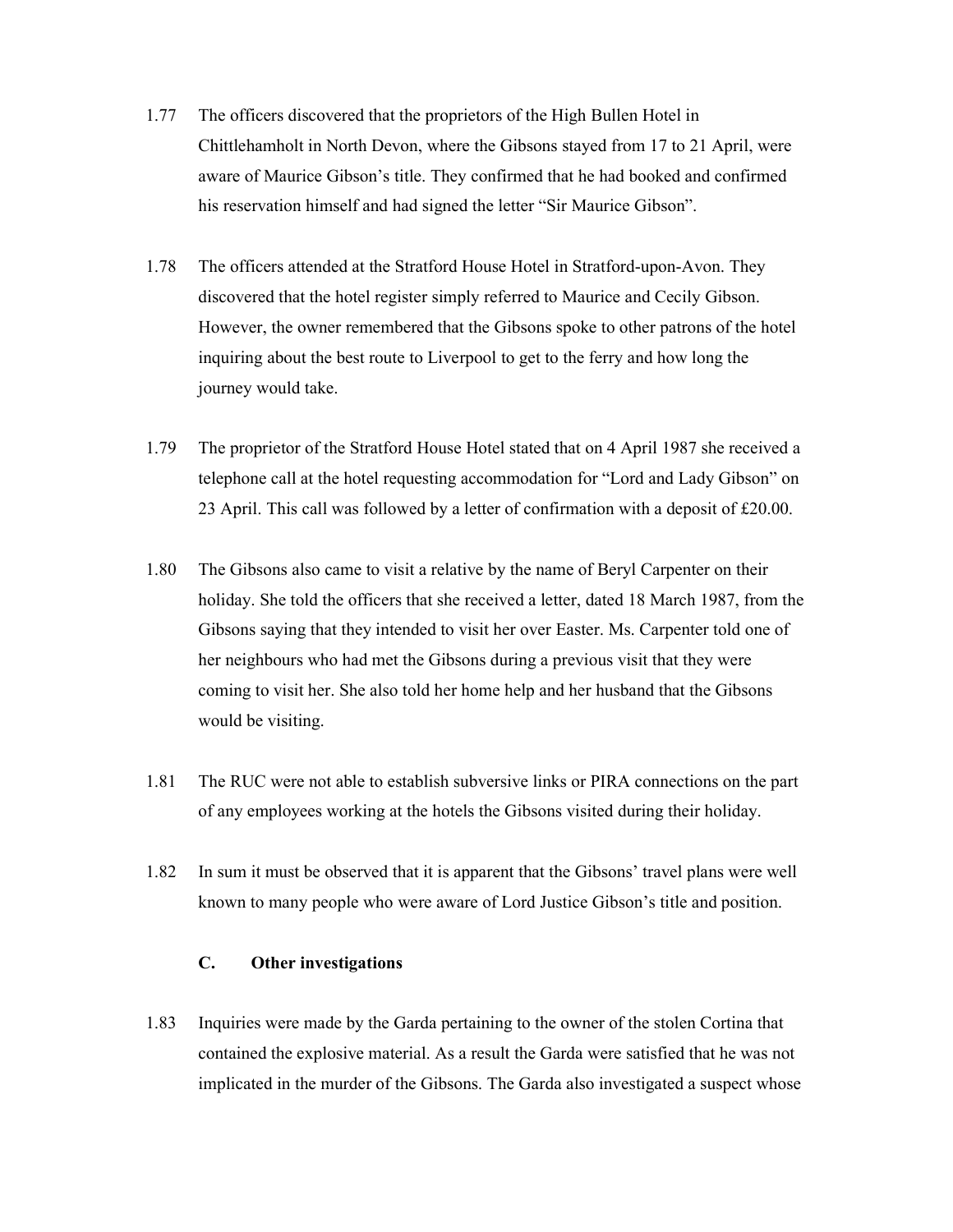name had been given to them but they could not discover any evidence that would implicate him.

- 1.84 The property register kept by the Garda listed only 11 exhibits taken from the scene of the explosion. There were maps and photographs which did form part of the record, but were not listed on the register. These omissions and the small number of exhibits listed may be explained both by the passage of time and the less sophisticated investigating procedure utilized in 1987 compared to the present time. In any event, this does not constitute evidence of collusion on the part of the Garda by acts of either commission or omission.
- 1.85 An element that appears to be missing from the RUC investigation is any record of inquiries made in the neighbourhood of the bombing where the person or persons who triggered the bomb must have been located. Those who set off the bomb by the radiotriggering device had to have a clear line of sight to the Gibsons' car. As well, the explosives had to be moved and placed at the scene of the explosion. However, the only reference seems to be the statement of Mr Donnelly, the garage owner, that he only noticed the car carrying the explosives shortly before the explosion. RUC inquiries indicated that no one locally noticed anything of a suspicious nature in the way of either vehicles or persons in the vicinity. Perhaps that is the answer to this line of investigation. However, it appears to have been carried out with so much less intensity than that pertaining to the employees of the travel agents, the B&I line and the hotels, that it suffers in comparison.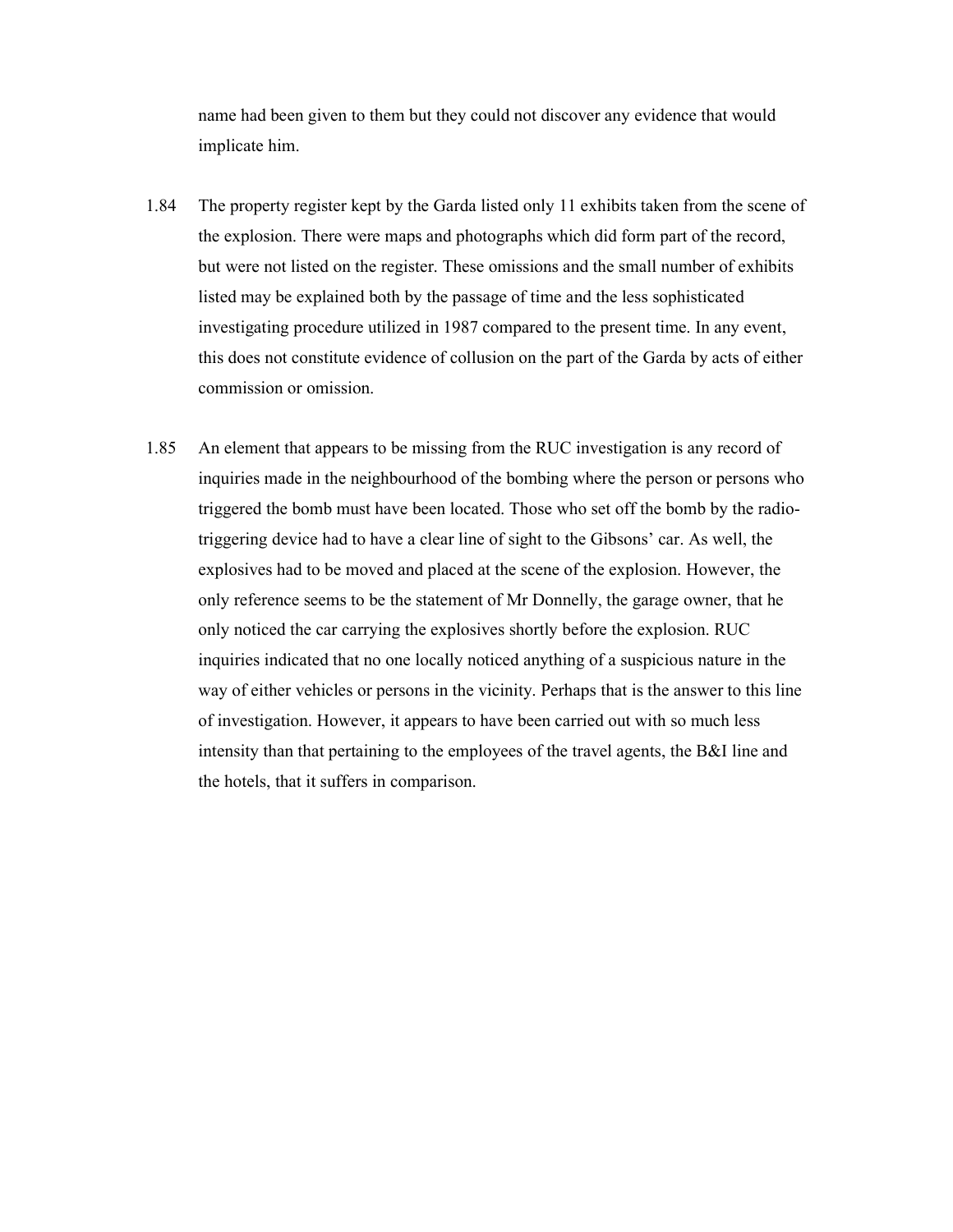#### **The allegations of state collusion**

#### **A. Publications**

- 1.86 There is very little intelligence information on either side of the border indicating that there was anyone in the Garda that passed on information which could have facilitated the murder of the Gibsons. What then is the real basis for the allegations of collusion? In this case, the allegations of state collusion arise from two sources. The first is a book (published by Hodder and Stoughton) written by Toby Harnden in 1999 entitled "Bandit Country" at pages  $156 - 159$  and a revised edition published in the year 2000, pages 460 and 461. The second is an article written by Mr Kevin Myers entitled "An Irishman's Diary" and published in the *Irish Times* on 10th March 2000. Both authors alleged, as fact, that a source within the Garda at Dundalk had tipped off PIRA to the movements of the Gibsons, and had also furnished information leading to other murders in the area.
- 1.87 In the face of these allegations, both the RUC and the Garda conducted inquiries to determine if there were any grounds for the allegations, contained in the book and article, of collusion by Garda officers or its civilian employees in the murders of the Gibsons and the other murders they mention. One of these is the murder in March 1989 of two RUC officers, Chief Superintendent Breen and Superintendent Buchanan, in a PIRA ambush. The murders of these officers will be dealt with in detail in a separate report. For the present, it is sufficient to note that the authors alleged that a mole or moles within the Gardaí was responsible for passing information about both the Gibsons and Officers Breen and Buchanan to PIRA. To this extent, the allegations of collusion in the respective cases are linked and some reference to the Breen/Buchanan murders is necessary in this report.
- 1.88 On 11 April 2000 the Commissioner of the Garda directed Chief Superintendent Sean Camon and Detective Inspector Peter Kirwin to re-examine all available files and investigate allegations of collusion relating to the Dundalk Garda Station. Because those allegations stemmed from the book written by Toby Harnden and the article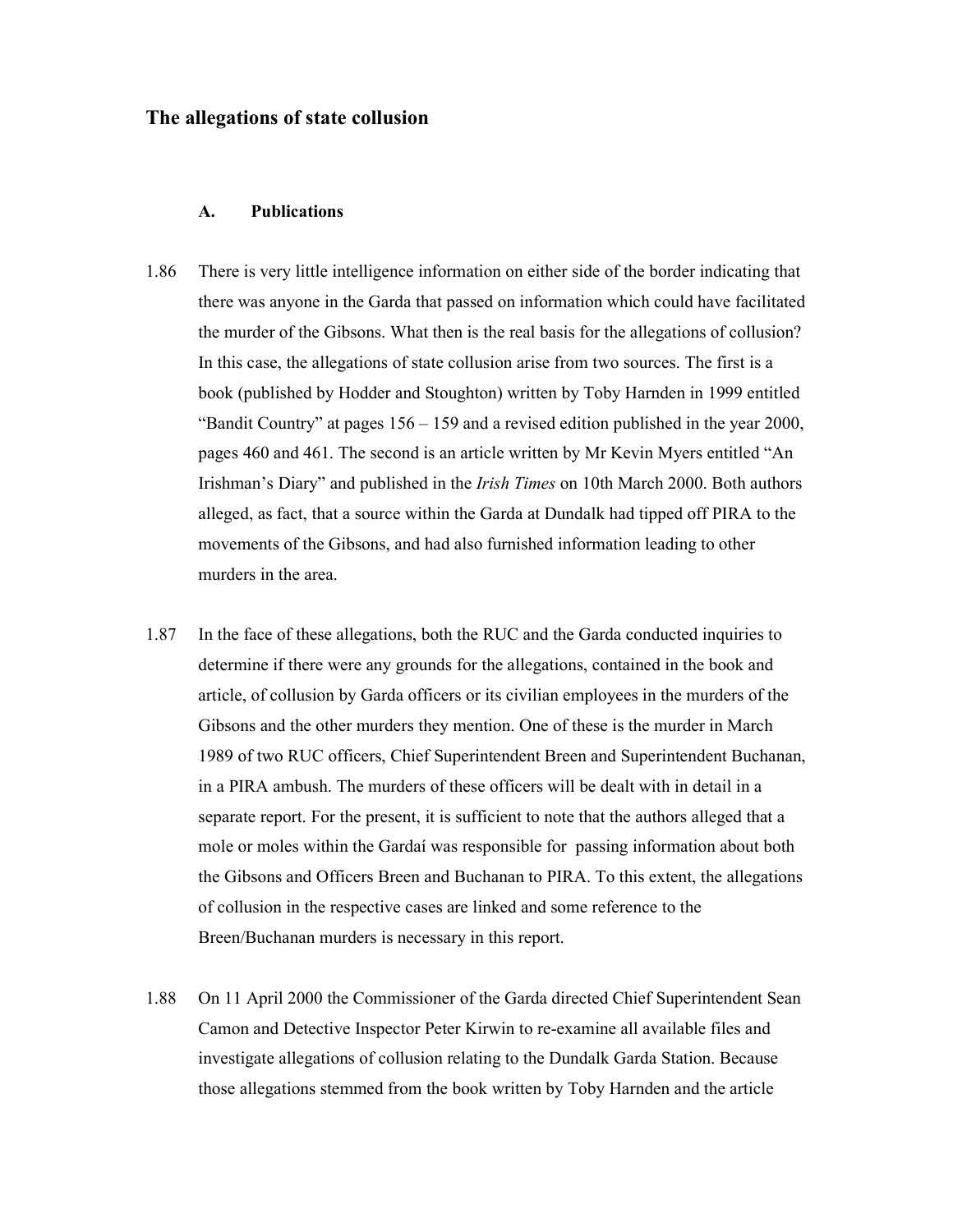written by Kevin Myers, the officers interviewed both journalists in the course of their investigation. The interviews revealed how little these gentlemen relied upon fact and how much they relied upon suspicion and hypothesis. It will be helpful to review these interviews and the statements made by the authors. It should be remembered that there was no probing cross-examination of the authors, rather they were simply interviewed in a straightforward manner.

#### **i. The interviews with Mr Harnden**

- 1.89 In the first edition of the book "Bandit Country" the author, Toby Harnden, alleged collusion in the murders of Chief Superintendent Breen and Superintendent Buchanan. He wrote that: "Senior RUC and Garda officers told the author that they were certain that information passed by a Garda officer enabled the IRA to ambush them as they returned from a meeting with Chief Superintendent John Nolan at Dundalk Garda Station". Mr Harnden was interviewed in Washington DC by Garda officers on two occasions: 6 April 2000 and 12 May 2000. When he was asked to identify his sources, Harnden stated that a lot of what was told to him was circumstantial and that he did not believe that he was in possession of evidence that could result in any charges.
- 1.90 The Garda investigation included inquiries of the RUC. These inquiries revealed "That no evidence existed, nor could any documentation be located, which indicates Garda collusion with subversives". Assistant Commissioner Edward O'Dea was appointed by the then Garda Commissioner to conduct all necessary inquiries in Dundalk. Every single Garda member from Dundalk station who was working on 20 March 1989 when the RUC officers were murdered was interviewed and a statement taken from each officer. Assistant Commissioner O'Dea concluded that no member of An Garda Síochána leaked or passed on any information to any person outside the force concerning the visit of the two RUC officers to Dundalk on 20 March 1989.
- 1.91 In his book Harnden wrote that Chief Superintendent Breen had been uneasy about the meeting in Dundalk because he was concerned about one Garda officer who the RUC thought might be working for the IRA.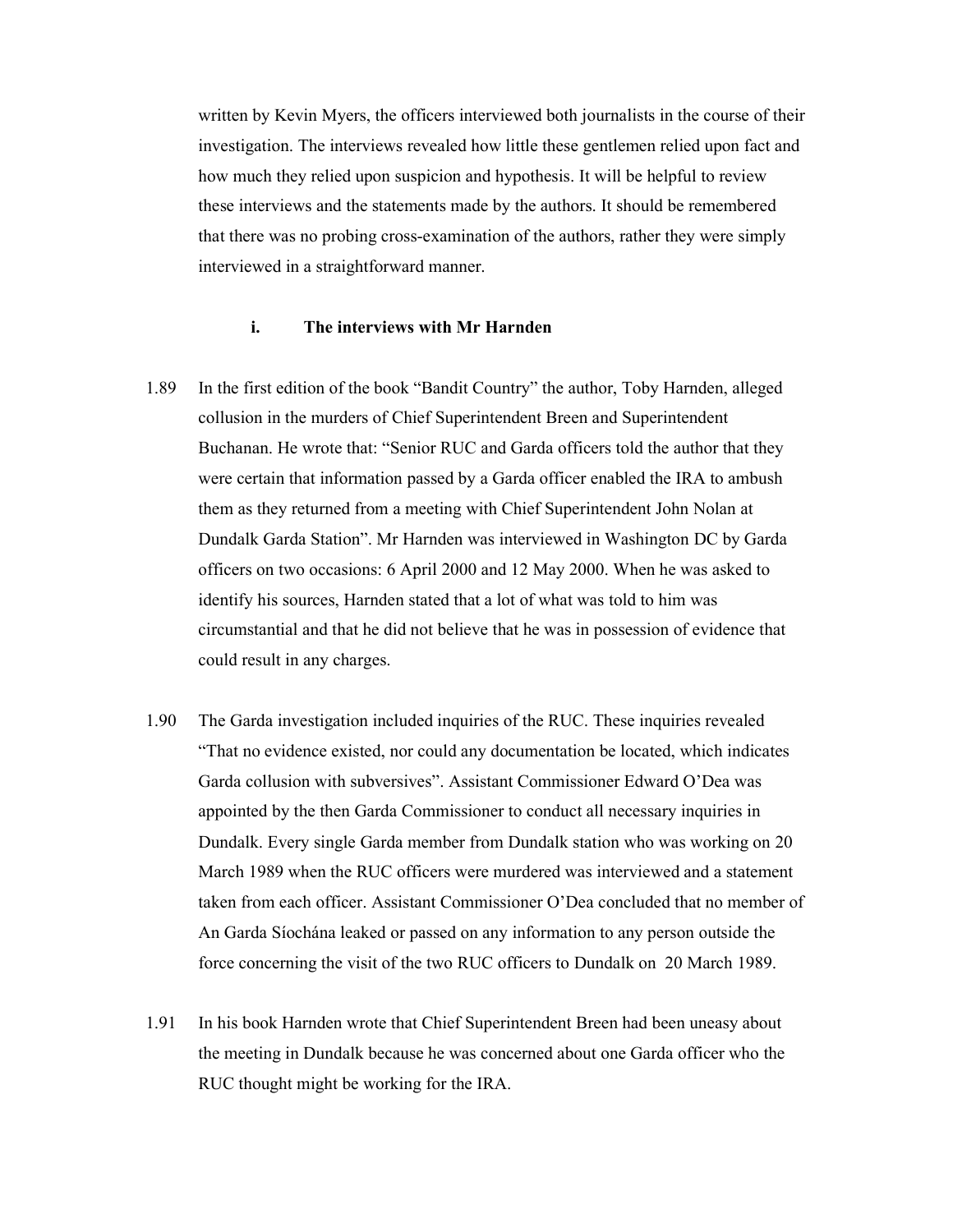- 1.92 This is a reference to a statement made by Alan Mains who was Chief Superintendent Breen's staff officer. The two had lunch together on the date of the murder. Mr Mains stated that Chief Superintendent Breen had told him that he was uneasy about travelling down to Dundalk and that he felt that a person, suspected of being a senior IRA figure in the south Armagh area, had contacts with An Garda Síochána and that certain members were on his payroll. In a second statement Mains said that the officer referred to by Chief Superintendent Breen was Garda B at Dundalk. The statement of Mains could be seen as a basis for suspecting collusion. The evidence which could provide a factual or evidentiary basis for the concern expressed by Chief Superintendent Breen has been set out in the report on the Breen and Buchanan murders. It will be seen that it relates primarily to their ambush.
- 1.93 In a passage from his book "Bandit Country" (pages 157-158) Mr Harnden sets out a great deal of detail as to how the operation against Messrs Breen and Buchanan would have been mounted. However, in his interview with Gardaí on the same subject, Mr Harnden stated that "He could only hypothesize in relation to how the attack upon Breen and Buchanan could have been mounted".
- 1.94 With respect to the suggestion in the book that an IRA man with a CB radio was watching the two officers as they left Dundalk station and was in CB radio contact with an IRA team, Harnden stated that "this was not a fact that he considered particularly significant and that while it was said to him by someone north of the border, it may 'have been said as a belief rather than something definite'." He added that there was "possibly an element of drawing conclusions" and that a more accurate account in the book might have been that an "IRA man was probably watching". He had no definite information in relation to a man with a CB outside the Dundalk station despite what he had written in the book.
- 1.95 In his book Harnden also referred to the fact that there was technical information which confirmed that the IRA had been contacted by someone in Dundalk station. Harnden stated that he based this statement on information from "a trusted RUC source who had an intimate knowledge of the investigation into the two murders". According to Harnden, the source would not expand on this and was "extremely cagey".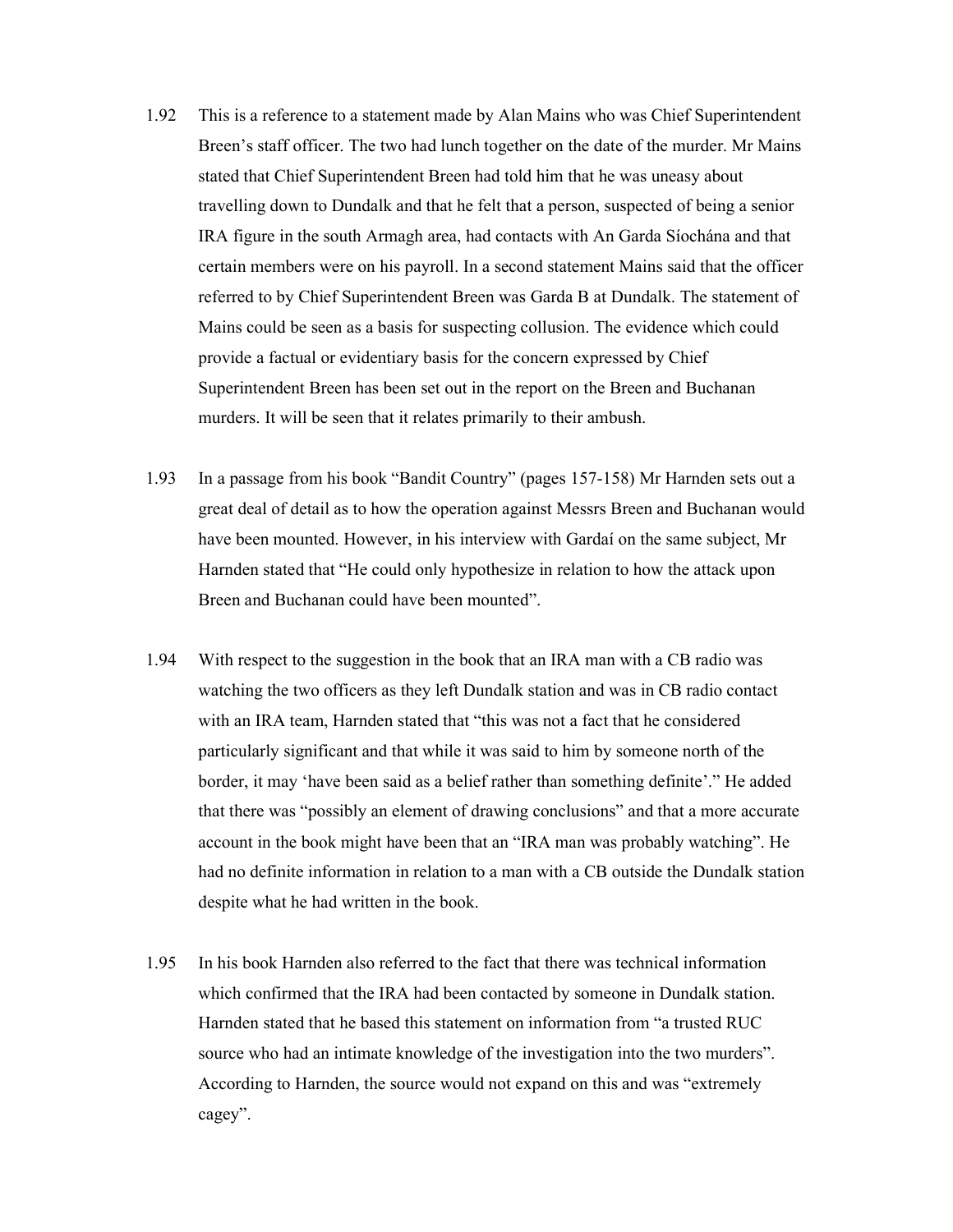- 1.96 Harnden stated that the clear impression that he got was that the CB transmissions were being monitored by the security force towers. However, he acknowledged that this was supposition on his part and that, while he was given the firm impression by one source that there was technical information in existence, nothing definite was given to him.
- 1.97 In response to an inquiry from the Garda, the RUC stated that no evidence existed, nor could any documentation be found which indicated that there had been any Garda collusion with subversives. Further, the RUC denied that there was any technical information which confirmed that the IRA had been contacted by someone within the Dundalk station.
- 1.98 There was an allegation in the Harnden book that RUC SB received intelligence that a Garda officer telephoned an IRA member to tell him of the Gibsons' expected arrival at the border. When he was asked to discuss the source of this intelligence he stated that it was the same officer who had told him about the technical information. When asked if he could provide any more information Harnden stated that he had nothing further on the IRA man except that Garda B was mentioned to him as the Garda member who had contacted the IRA. When queried about this, the RUC denied that it had received intelligence information that a Garda officer had phoned an IRA man.
- 1.99 However, there is one RUC ungraded intelligence report. It indicated that an identifiable contact who worked in the Dundalk Garda Station made a phone call to an unknown member of PIRA when Chief Superintendent Breen and Superintendent Buchanan were leaving the station thus facilitating the ambush arrangements that culminated in their murder.
- 1.100 The following observations must be made with regard to this intelligence.
- 1.101 First and foremost, it does not pertain to the murders of the Gibsons but, rather, the later murder of Officers Breen and Buchanan. Second, the intelligence is "ungraded". that is to say, there is no reference to the source of the intelligence as being regarded as "unreliable" or "very reliable" or something in between. Therefore its reliability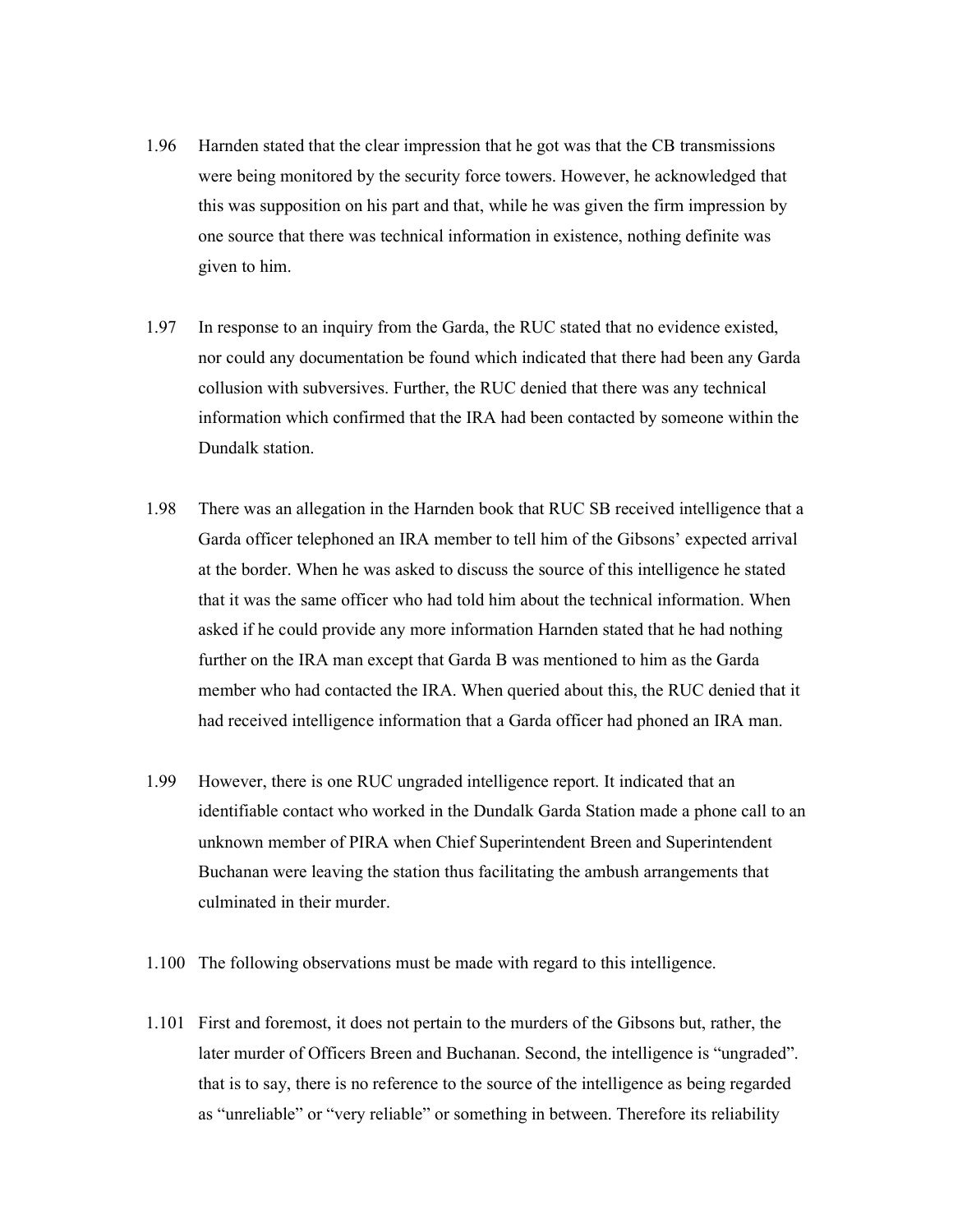cannot be assessed. Third, it should be noted that it does not appear that this intelligence report was passed on to the Garda. Rather, in correspondence dated 29 September 2000, Deputy Chief Constable Cramphorn of the RUC sent Deputy Commissioner Conroy of the Garda a report prepared by Chief Superintendent McBurney. In his report, dated 15 September 2000, McBurney specifically addressed the allegation that "RUC Special Branch had received intelligence that a Garda officer had telephoned an IRA member to tip him off". With respect to this and other allegations, Chief Superintendent McBurney asserted that "… no evidence exists, nor can any documentation be located, which indicates Garda collusion with subversives". Certainly, the Garda was entitled to rely upon the RUC report in drawing its own conclusion that there did not appear to be any documents which indicated that any member of the Garda had colluded with the murderers of the Gibsons. The investigation carried out by Assistant Commissioner O'Dea provided further confirmation that no officers or civilian employees working in Dundalk had contacted PIRA regarding the attendance of Breen and Buchanan at Dundalk.

- 1.102 Harnden declined to identify Inspector "L", a former member of Garda SB, who was referred to at page 159 of "Bandit Country" as having "confirmed the sequence of events". When asked to clarify this account, Harnden stated that he was referring to basic timings, etc. and that the reference was not intended to convey, nor did it mean, that Detective Inspector "L" had confirmed the allegation that there was information passed from a Garda member to the IRA.
- 1.103 In his book Harnden attributed a statement to detective inspector "L" to the effect "I am afraid the leak came from a guard". When questioned about this, Harnden repeated that he was not referring to the technical information or the RUC intelligence, but rather "basic timings". He said that because of editing the statement attributed to "L" appeared out of context. Harnden went on to say that it was possible that "L" was "putting forward a theory" when he stated that the leak came from a guard, though he thought it appeared to be stronger than that.
- 1.104 In his book Harnden wrote about an RUC SB officer who was supposedly able to name the Garda officer who had told the IRA about the meeting but said that Chief Constable Hermon had stamped on the story.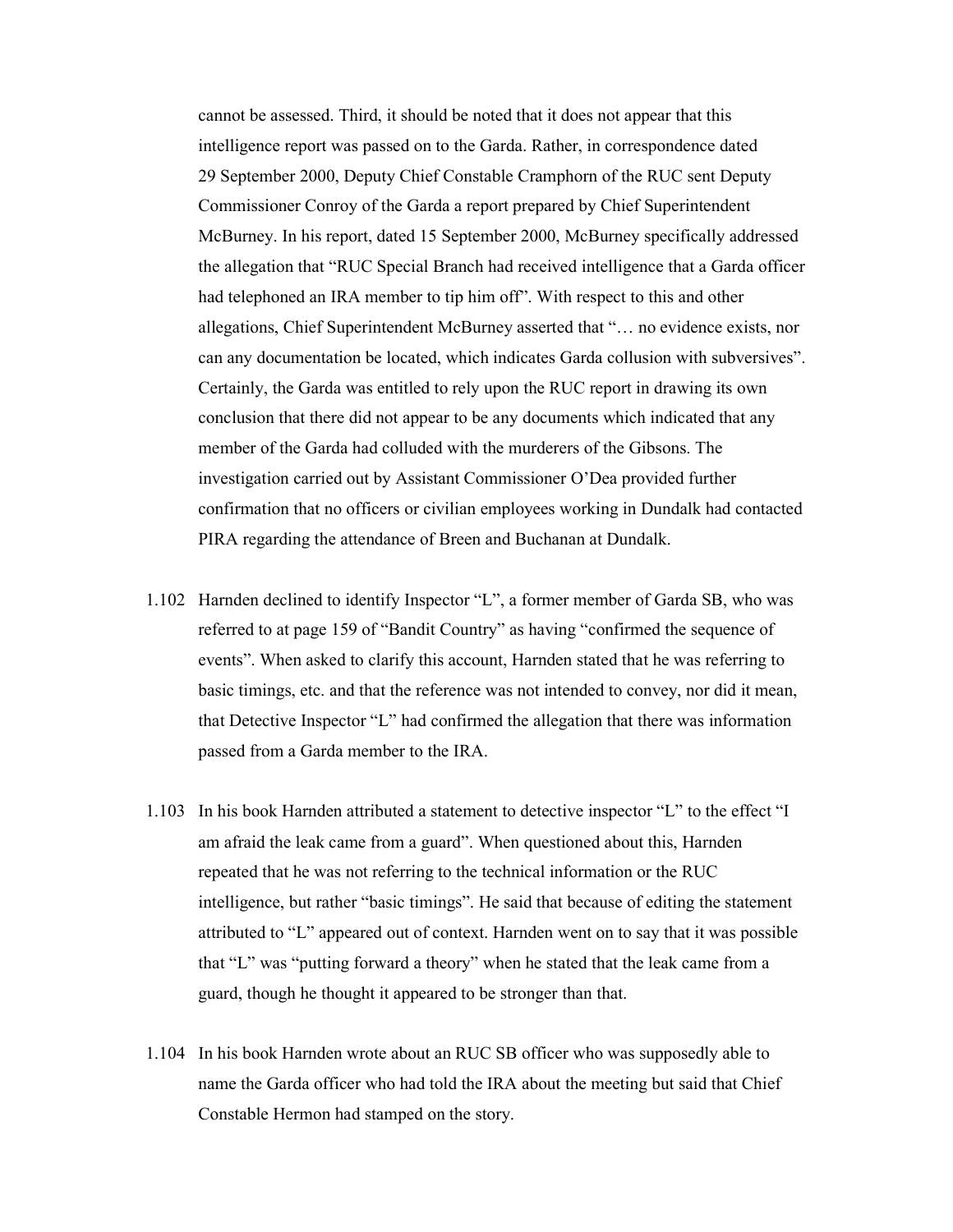- 1.105 However, Harnden declined to name the RUC officer or offer any further information relating to the identity of the RUC Special Branch officer other than describing him as someone who had assisted him with the research for the book.
- 1.106 With respect to naming Garda B, Harnden qualified this tip-off by saying that "If it was a tip-off it may not be as specific". When asked "Can we take it as dogmatic that it was Garda B", Harnden responded "No, it is my way of stating it".
- 1.107 When asked if the RUC SB officer had alluded to the basis for his knowledge that Garda B had passed on the details of the meeting, Harnden stated that, as he recalled, the RUC officer was not as specific or emphatic and was speaking more from an overview perspective.
- 1.108 In the revised edition published in late 2000, at pages 216-222 Harnden outlined the same allegations of collusion along with some additional ones, namely, that in addition to one leak by "Garda X", there was another officer "Garda Y" that was also providing information to the IRA. During the interview with Harnden he told the officers "There were suspicions about Garda B before this when the leak from the Garda station became an issue. I suspect Garda B was involved but have no evidence. There was suspicion in the RUC about Garda B. The name Garda A has recently been mentioned to me in the context of a matter that, if established, would have been a disciplinary offence of relevance. Looking at it in hindsight, he must now also be a suspect". When Harnden was asked if he had discovered any new information since he wrote the book, he answered "Not really in terms of specific detail. The two names have been generally thrown about – Garda B and Garda A – but nothing specific".
- 1.109 The Garda report indicates that the additional allegations in the second edition seemed to be based upon the discovery of the existence of Garda A's alleged involvement in the matter that, if established, would have been a disciplinary offence of relevance and the more expansive theories expounded by Mr. Myers in his article "An Irishman's Diary".
- 1.110 At this stage I should make two observations.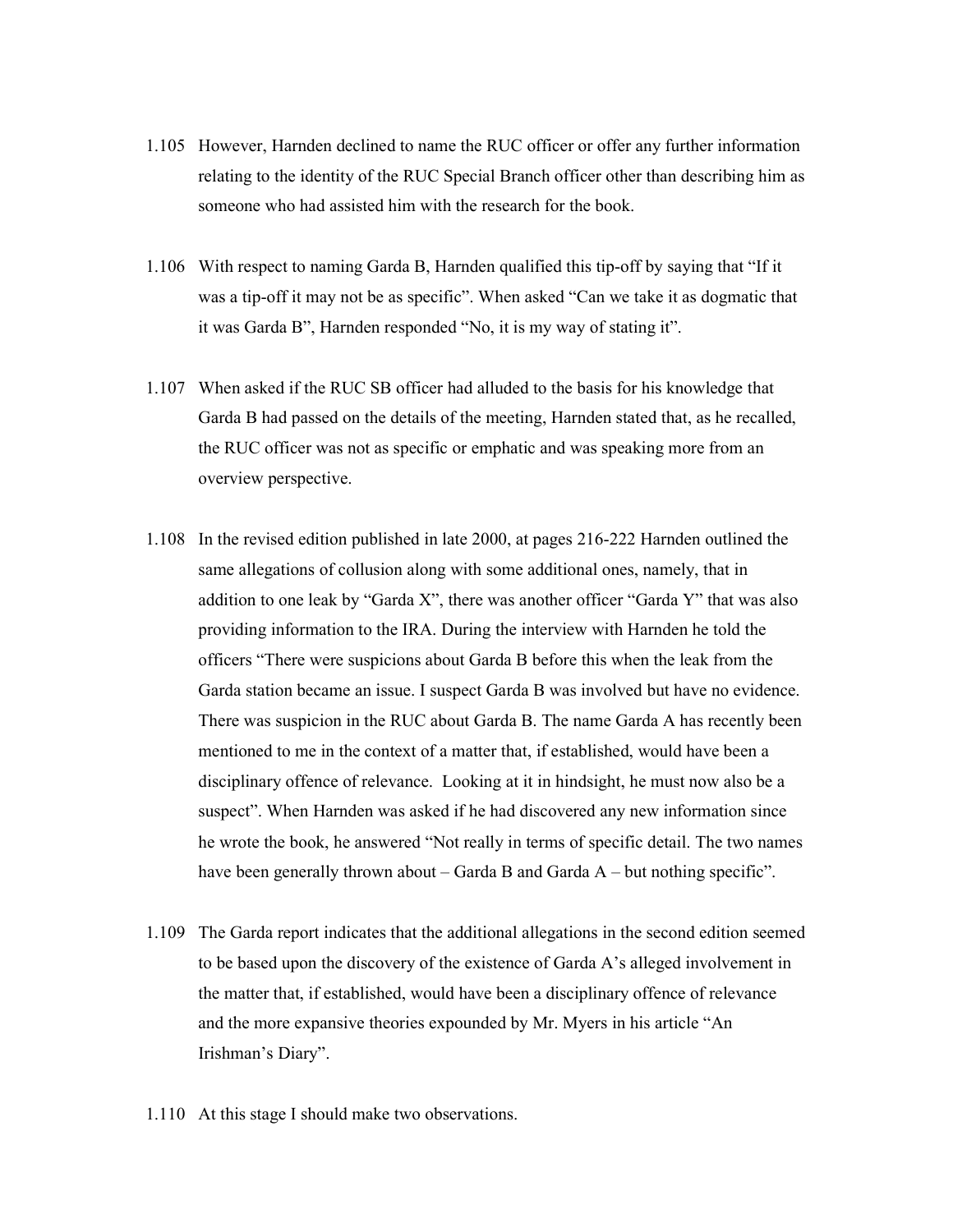- 1.111 First, the matter that, if established, would have been a disciplinary offence of relevance refers to events that took place in 1993 some time after the murder of the Gibsons and Breen and Buchanan. It is not relevant to those murders except in a peripheral manner by indicating that some Garda officers appear to have been prepared to assist members of the IRA.
- 1.112 Secondly, I must repeat that I have been unable to discover any documents on either side of the border which indicate that any Garda officers colluded in the murder of the Gibsons.

#### **ii. The interviews with Mr Myers**

- 1.113 Myers was interviewed by the Garda investigating team on 10 and 24 May 2000. He was asked to provide any information or evidence in his possession that provided the basis for his statement that a member of the Garda was directly responsible for the murders referred to in his article. These murders included those of Chief Superintendent Breen and Superintendent Buchanan and Lord Justice Gibson and Lady Gibson.
- 1.114 Myers responded that he had information but no evidence. When he was asked to identify the retired member of the Garda that he referred to in his article, Myers stated that he did not wish to name the retired officer. He went on to say that since writing the article he had learned that more than one Garda was involved in leaking information to the IRA. He referred to an "active cell operating in the Dundalk Garda Station".
- 1.115 He used the word "cell" because he believed that there was more than one Garda involved and the Gardaí were not working alone. When he was pressed with regard to this, he stated that it was his belief that there were "a very tiny number of Gardaí inside Dundalk Garda Station who were leaking information to the IRA and that they may or may not have been working together".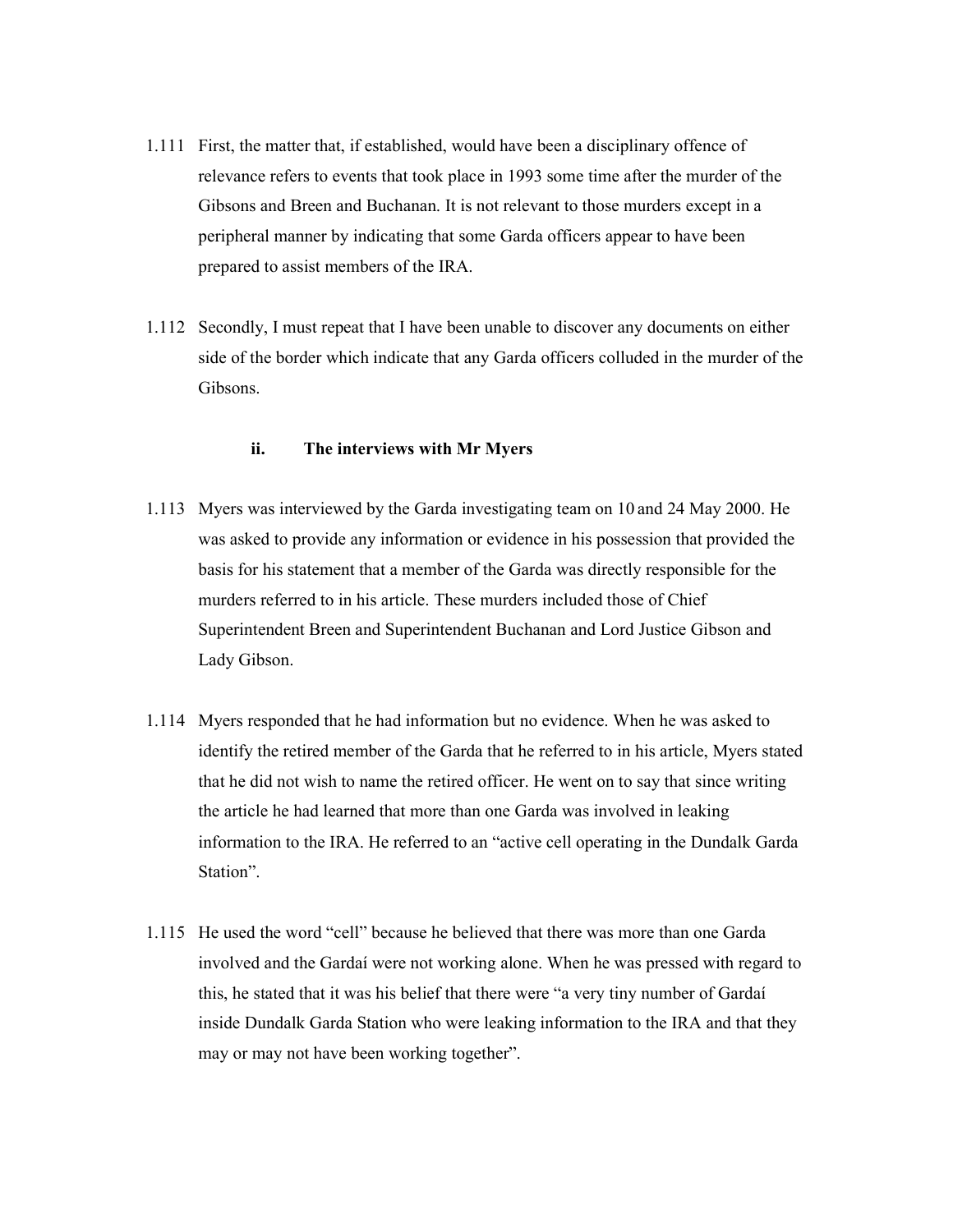- 1.116 With regard to his allegation in the article that a Garda officer "passed vast amounts of intelligence to the IRA and even recruited for the IRA from within the force" Myers stated that he based this statement on the "Bandit Country" book and then made further inquiries of other journalists, RUC officers and Gardaí.
- 1.117 When he was asked to identify the intelligence referred to, Myers stated that the entire Narrow Water investigation had been compromised by an individual or individuals within the Dundalk station. This was a reference to an IRA bomb attack in 1979 which killed 18 British soldiers. Two men were arrested by the Gardaí but released and the items seized during their arrest could not be located when the RUC asked for them.
- 1.118 While Myers attributed a sinister motive to the disposal of the items, the Garda investigation report observed that all indications were that they had been inadvertently disposed of by the Gardaí.
- 1.119 In his second interview Myers acknowledged that there was a long time span between Narrow Water and the other incidents and that there may be no connection between them. He acknowledged in his interview that his instinct then was that it was not a conspiracy to destroy forensic evidence; rather that it may be more in the line of incompetence and he did not have any reason to suspect a Garda mole.
- 1.120 When asked about the matter that, if established, would have been a disciplinary offence of relevance, Myers stated that he was dealing with the story before the matter came to light and could not recall when the information came to him.
- 1.121 Myers was asked to provide the Gardaí with any evidence he had to support his statement that ex-Gardaí passed on precise information to the IRA regarding the movements of a Brinks Mat security van in May 1985 and the handover of the escort of that vehicle from the Garda to the RUC.
- 1.122 Myers responded with a very general statement that he had been told by his informant that all border transactions which had gone wrong had been compromised.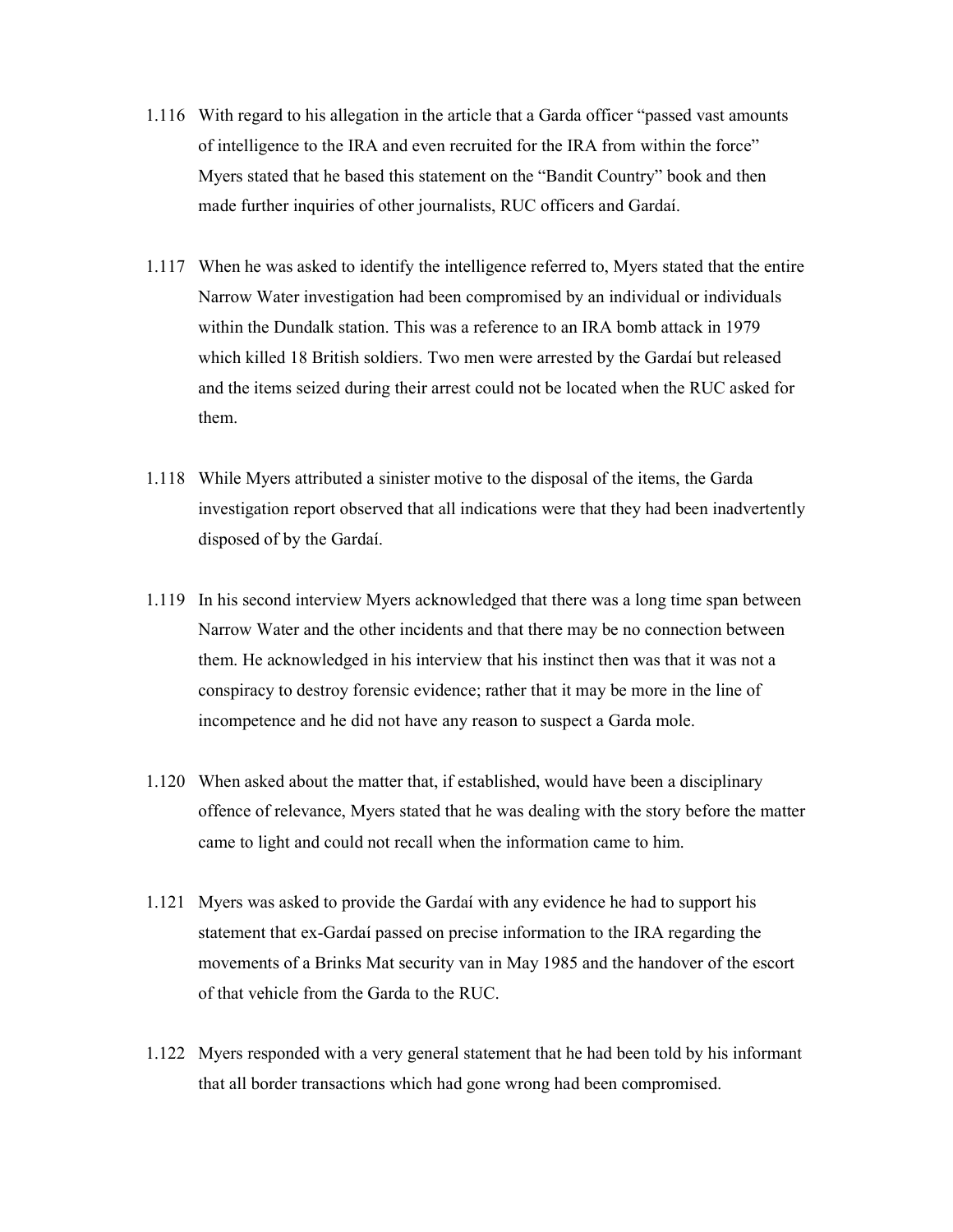- 1.123 The same response was given when he was asked for evidence to support the claim that there had been a Garda mole who was active in connection with the murder of the Gibsons.
- 1.124 The statement Myers made that "but, as was revealed within a year, the Garda mole was vital" was simply his hypothesis that it was not a mole within the travel agents that brought about the murders, but information that came from elsewhere.
- 1.125 With regard to Myers' statement that ex-Gardaí had told the IRA of the precise handover point from the Garda to the RUC of an escort for Lord Justice Higgins resulting in the murder of the Hanna family, he once again responded with the general statement that he had been told that all handovers to the RUC had been compromised.
- 1.126 In his second interview he stated that "nobody spoke to him in relation to all of the incidents referred to in the article, that each one was compromised in a particular way".
- 1.127 Myers stated that there were elements of "conjecture, hypothesis, etc. and that he wrote about the pattern".
- 1.128 When further pressed with regard to this, he confirmed that he had no specific information in relation to each incident referred to. He added: *"I wrote from my overview. I may have stated it in a more authoritative way than I should. I probably wrote it as a fact, where if I wrote the article now I probably would not write it as fact".*
- 1.129 When he was asked about his references to a mole in the Dundalk station and if this was a matter of conjecture, Myers stated that sources had stated it to him. He said he did not question or interrogate them about this, but they knew things. He did not question them about the details of their knowledge. He stated: *"I was told that handovers at the border were compromised but did not question this – perhaps I should have. I presumed that these persons were telling the truth and that they had no reason to lie. I would have asked if they were sure about what they were saying."*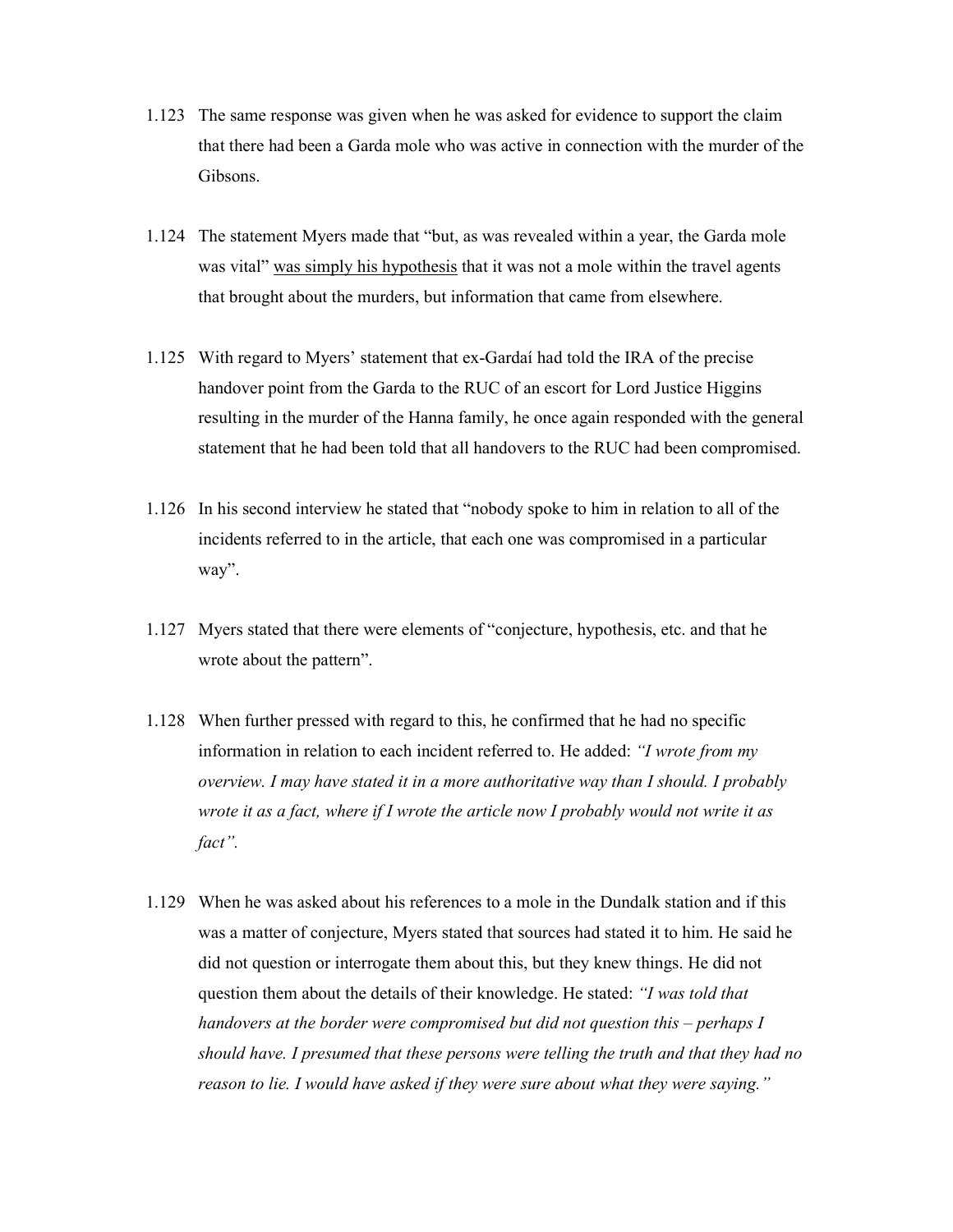- 1.130 When asked about his allegations that Breen and Buchanan were set up by the Garda mole, Myers stated that he relied on Harnden's book which he took to be hard information. He had also made inquiries north and south and obtained information that was "anecdotal but sufficient for me to say and justify this statement in the article".
- 1.131 In the second interview he once again said that he had relied upon Harnden's book. In relation to other sources, he said that he did not think that any of them had lied "but they may have told me untruths believing them to be the truth. But I do not believe this".
- 1.132 When asked, he stated that he did not have any evidence to present which supported his statement that an ex-Garda mole had passed on information to the IRA regarding the movements of Breen and Buchanan.
- 1.133 With regard to the murder of Tom Oliver and allegations of a Garda mole in Dundalk, he stated: "This is what Toby Harnden told me. I say RUC intelligence – it could be MI5/MI6. While I mention not even a minor Garda inquiry did not take place, I don't know, I could be entirely wrong."
- 1.134 The report carefully observed that, while Myers attributed this information to Toby Harnden, there were no allegations of Garda collusion in the murder of Tom Oliver referred to in the first edition of Harnden's book "Bandit Country". There was a reference in the second edition, although this was published after Myer's article and appeared to refer to a different officer than the one identified by Myers.
- 1.135 The following is a summary of the conclusion of this Garda report which appears to be appropriate in light of the statements made by Harnden and Myers during their interviews.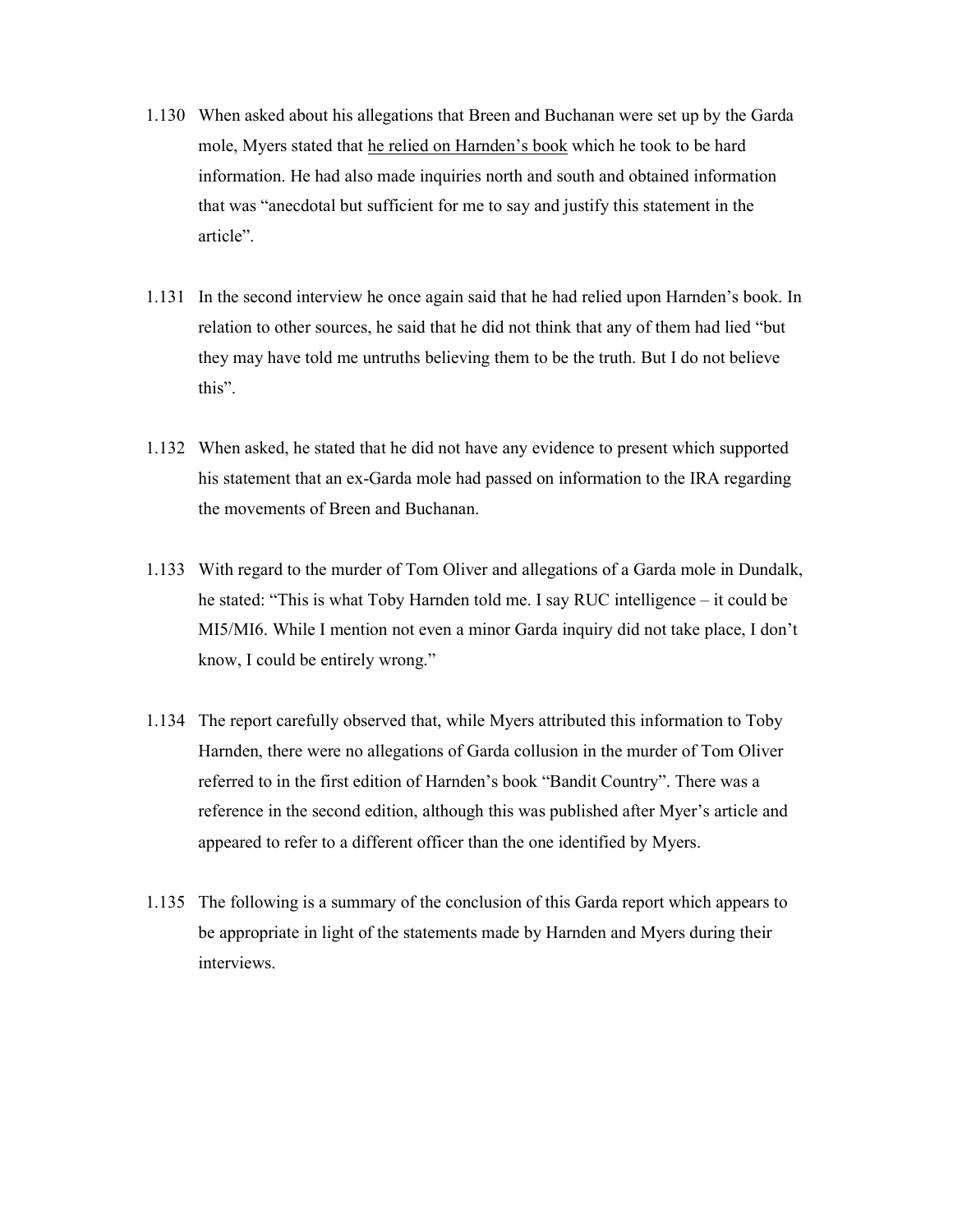#### **iii. Summary of the conclusions of the Garda investigation report**

- 1.136 Assistant Commissioner O'Dea in his report concluded that he "was satisfied that no member of An Garda Síochána leaked or passed on any information concerning the visits of the RUC officers to Dundalk on 20 March 1989 to any person outside the force".
- 1.137 In the investigations carried out by Chief Superintendent Camon and Detective Inspector Kirwan, it was observed that the two members of the Garda whose names had been mentioned – Garda B and Garda A – were interviewed and both had denied the allegations. I note in passing that the denials would not of themselves suffice to allay suspicions regarding their activities. However, I must note again that I have been unable to discover any documents or statements on either side of the border that indicate that Garda officers or employees colluded with the murderers of the Gibsons.
- 1.138 Detective Chief Superintendent McBurney was appointed by Chief Constable Sir Ronnie Flanagan to carry out, on behalf of the RUC, inquiries into the allegations of collusion by Garda officers. The Garda report indicated that it was aware that the RUC had not found any evidence or documentation which pointed to Garda collusion with subversives.
- 1.139 In light of these investigations, it was concluded that, in so far as the members of the Garda, Garda B and Garda A, were concerned, "there is no evidence or intelligence reports to indicate that they colluded as alleged with members of PIRA".
- 1.140 It is fair to say that allegations of collusion relating to Garda A only arose from the writings of Mr Toby Harnden and Mr Kevin Myers. It appears that allegations of collusion by these officers arose as a result of their names appearing in the course of the investigation of the matter that, if established, would have been a disciplinary offence of relevance.
- 1.141 Only one intelligence report received in the mid 80's indicated that Garda B was passing information to PIRA. There is as well the statement given to me by Kevin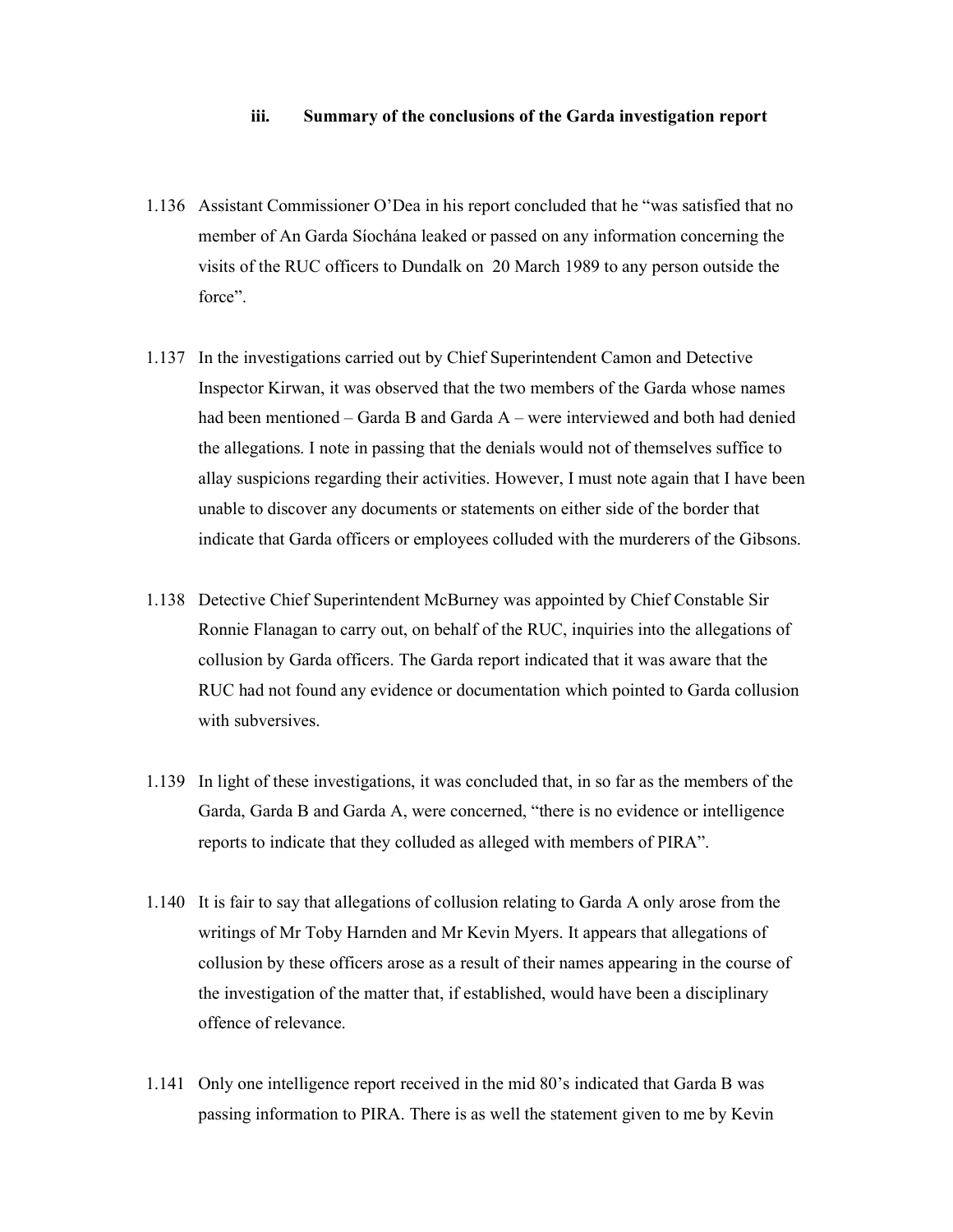Fulton on 5 September in connection with the case of Breen and Buchanan. In his statement, he reported that Garda B was passing information to PIRA. However Fulton specifically denied knowing anything about the murder of the Gibsons. These are the only documents or statement which could be taken to support the suggestion made by the late Chief Superintendent Breen to Sergeant Mains of the RUC to the effect that Garda B was providing information to PIRA. It must be noted that there is no intelligence report or document which refers to information pertaining to the Gibsons being passed to PIRA.

- 1.142 A further investigation of the allegations of collusion contained in "Bandit Country" and the Myers article was carried out by Detective Garda Lionel Mulally. In his report of 31 March 2000, he too found that there was nothing to substantiate the publications.
- 1.143 With regard to the Gibsons, the Mulally Report observed:

 "The international liaison office had been informed by the RUC on 9 April 1987 that the Gibsons would be arriving in Dublin on 25 April by ferry from England en route to Northern Ireland. The Chief Superintendent Louth/Meath was subsequently notified of these arrangements and local Gardaí made aware. Lord Justice Gibson had booked the holiday through a Belfast travel agency on 29 December 1986. He had booked it in his own name and provided details of his vehicle.

 There is no intelligence or information here to suggest that any individual member of An Garda Síochána provided any information to subversives pertaining to the Gibsons. Earlier intelligence does indicate that Lord Justice Gibson had been targeted by PIRA for some time. He had a holiday home in Carrick, Co. Donegal, that had been attacked by PSF-PIRA in May 1981 and in July 1984. Intelligence indicated that PIRA were at that stage well aware of the identity of Lord Gibson and his movements in the Republic."

1.144 In summary, the investigations into the book "Bandit Country" and the article "An Irishman's Diary" indicate that the allegations stating that there was a Garda mole or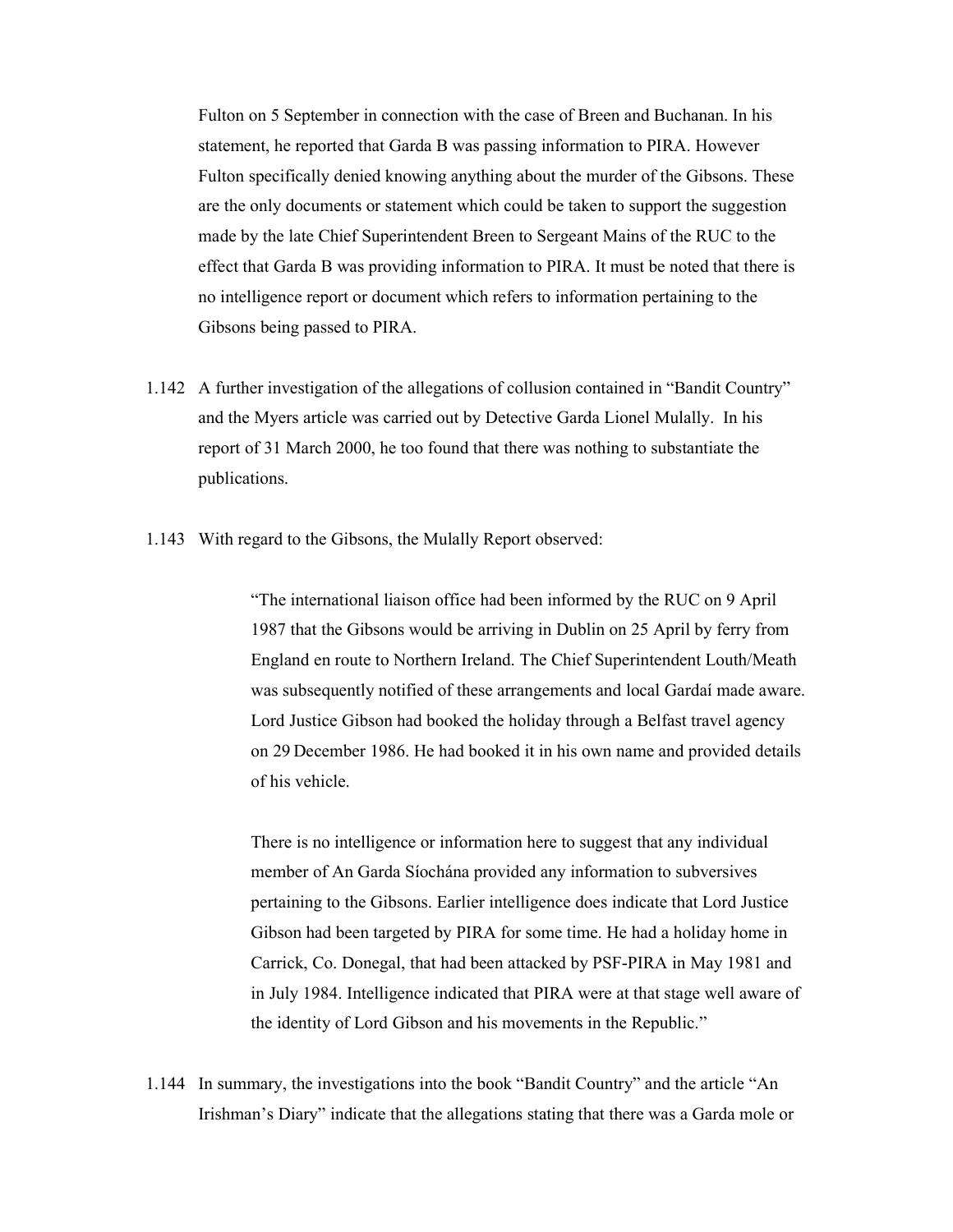that a Garda member facilitated the murder of the Gibsons, appear to be based upon hypothesis, speculation and a source or sources of information that the authors refused to disclose. Statements and allegations were put forward as matters of fact when in reality they were founded upon speculation and hypothesis. It is unfortunate that the book and the article did not make this clear. Fairness to the victims' families demanded no less.

- 1.145 Every opportunity was afforded to the two journalists to assist the Gardaí with regard to an important aspect of the murders, not only of the Gibsons, but of Breen and Buchanan. Despite being given this opportunity, the authors failed to either disclose their sources of information or put forward any evidence.
- 1.146 I find that I cannot base any finding of collusion, or possible collusion, on the contents of either Mr Harnden's book "Bandit Country" or Mr Myers's article "An Irishman's Diary".

#### **B. Intelligence**

- 1.147 There is very little intelligence held by security forces on either side of the border to indicate that the Garda, or any other governmental agency, colluded with PIRA in the murder of the Gibsons. One report received several years after the murder was so inaccurate that it need not be considered. A much later report, received more than 10 years after the murder, must be considered. This intelligence report, which was based on double hearsay, indicated that PIRA had had a contact in the Garda for years, and that this contact had passed on information that facilitated the murders of the Gibsons, and Chief Superintendent Breen and Superintendent Buchanan.
- 1.148 On its face, this report would seem to be significant. However, it would not be safe to rely upon it in the absence of some other evidence to confirm the claim. First, the statement was reportedly made more than a decade after the Gibsons were murdered. Second, the report was based on double-hearsay, without any suggestion of direct or personal knowledge of the issue. Third, the circumstances of the report leave it open to a possible inference that the speaker was merely boasting or attempting to elevate his status. Finally, and most importantly, I have not seen any documents or evidence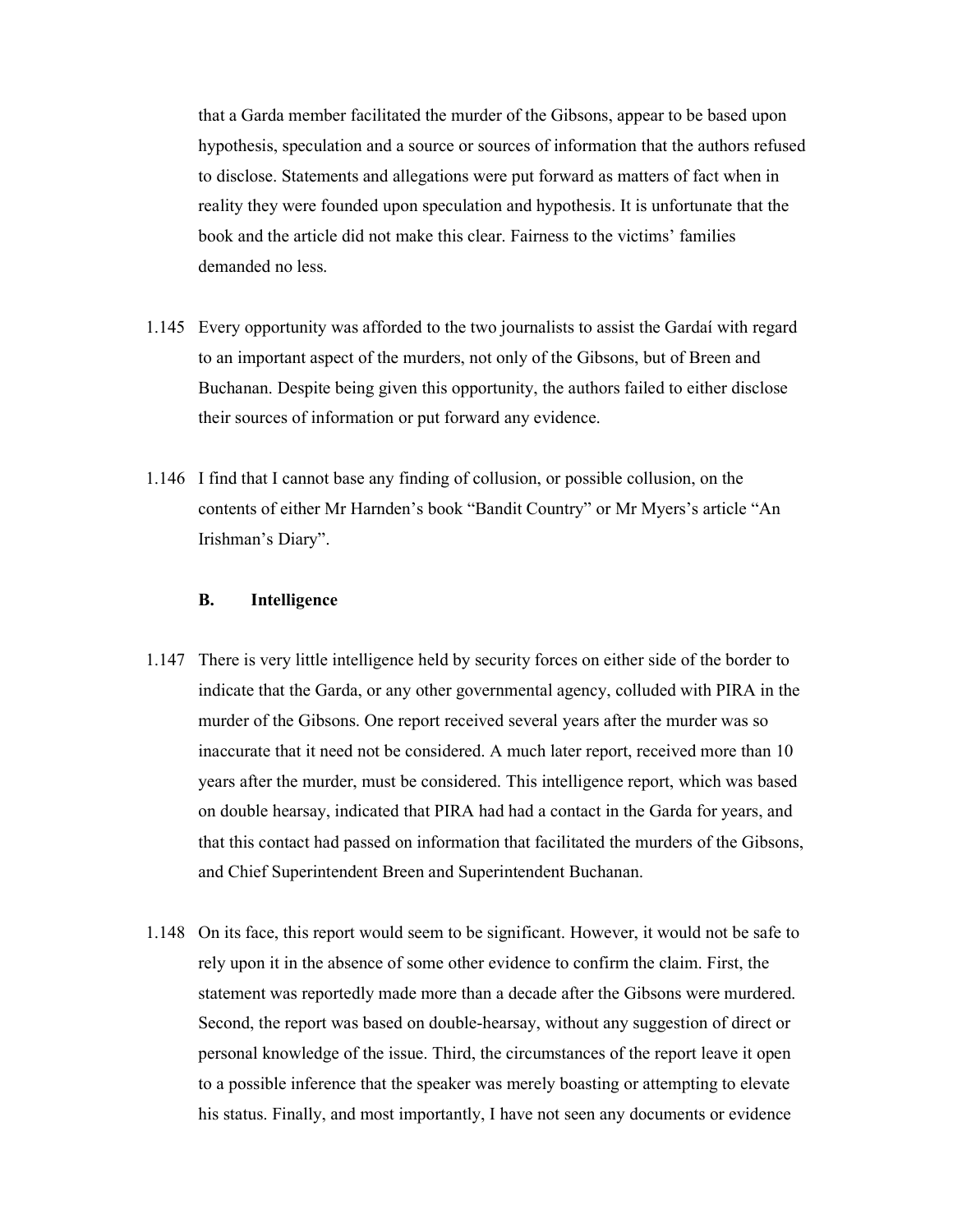that would support it in any way or that even refers to the information contained in this third-hand report. While it cannot be ignored, in the absence of any other evidence, I find that this single intelligence report – the reliability of which cannot be properly assessed – is insufficient to establish or constitute evidence of state collusion in the murder of Lord Justice and Lady Gibson. Every effort has been made to follow up on the report and to discover whether other relevant files or documents exist. However, no further references of any kind have been discovered.

- 1.149 There is as well the mid 80's intelligence report received by the RUC that Garda B was passing information. It does not refer to his passing information pertaining to the Gibsons or that he would be aware of their movements.
- 1.150 In his statement Fulton suggests Garda B was passing information but he denies any knowledge pertaining to the murder of the Gibsons.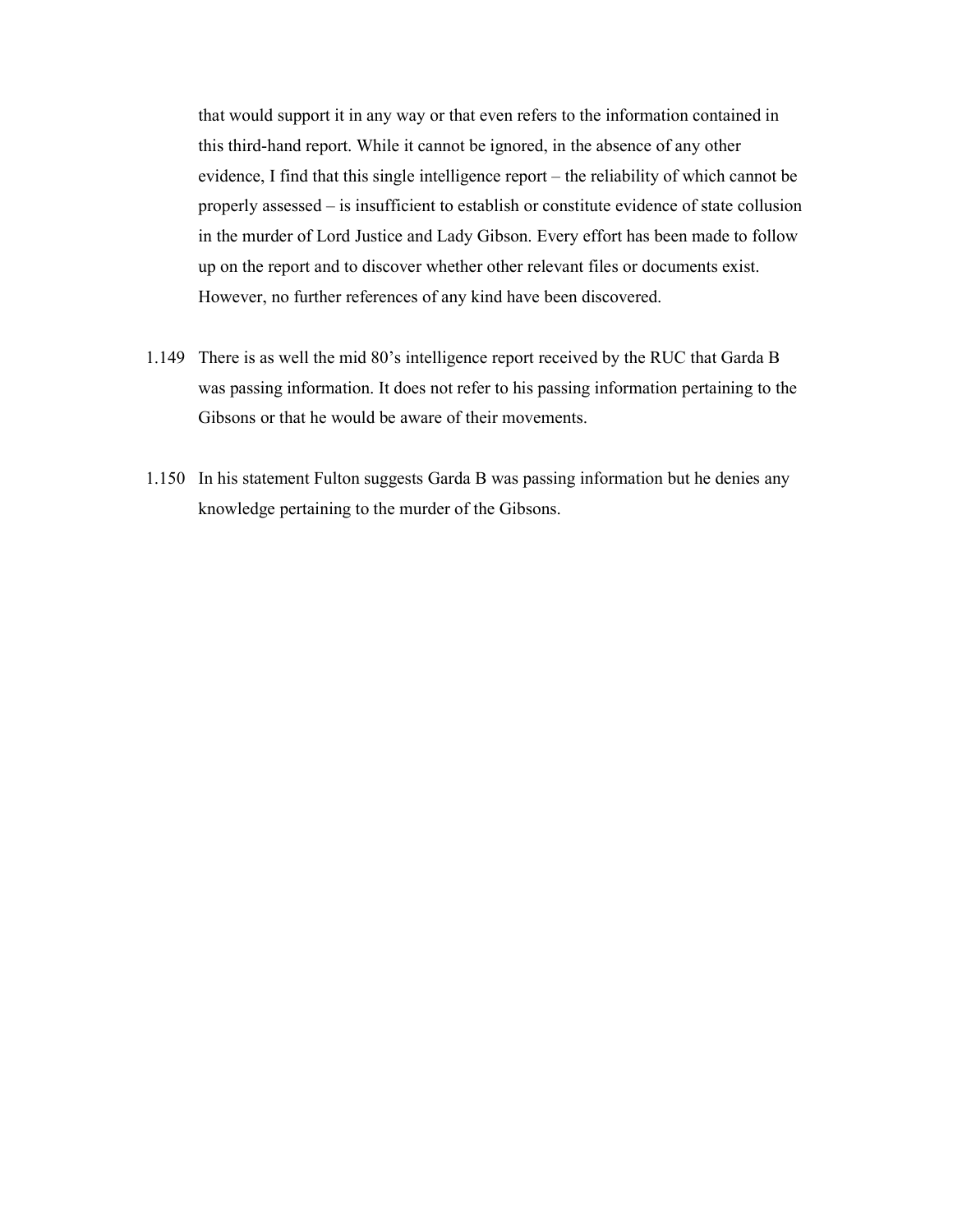#### **What evidence, if any, is there of collusion?**

- 1.151 The very method by which the Gibsons were murdered raises suspicion. The use of a radio-controlled triggering device for the explosion indicates a high degree of technical skill. The placement of the explosive-carrying car appears to have occurred only some 15 or 20 minutes before the Gibsons' car arrived at the scene. As a result, the suspicion arises that somebody must have given advice to the PIRA about the travel itinerary of the Gibsons. Yet, there is no indication that the Garda, or a member of the Garda, or a civilian employee of the Garda, was responsible for providing that information to the PIRA. Radio silence was maintained by the Garda while they escorted the Gibsons to the border. There is no indication of any phone call from the Garda station or of any radio transmission from the Garda. Apart from an intelligence report that was not assessed as to its credibility and received more than a decade after the murder and was based upon third-hand hearsay, there simply is no evidence of collusion on the part of the Garda in the murder of the Gibsons. Yet any recommendation I make must be based upon evidence disclosed by documents or statements.
- 1.152 The book "Bandit Country" and the article "An Irishman's Diary" do set out the hypotheses and suspicions of the authors. However, there does not appear to be any evidence to substantiate their hypotheses or suspicions, particularly with regard to the Gibson murders. To repeat, it seems to have been rather unfortunate that the authors put forward as fact what was in reality their speculation and hypotheses. On their own admission, there does not appear to be any factual basis for their allegations.
- 1.153 On the other side of the ledger there are two factors that must be taken into consideration. First, the Gibsons were very open about their booking and their travel plans and many people were aware of those plans. They were unfortunately very liberal with the information as to their holiday plans and travels. Further, there is no doubt that at this stage the PIRA were very sophisticated in their own intelligencegathering. It is clear that, without any difficulty, they tracked the movements of the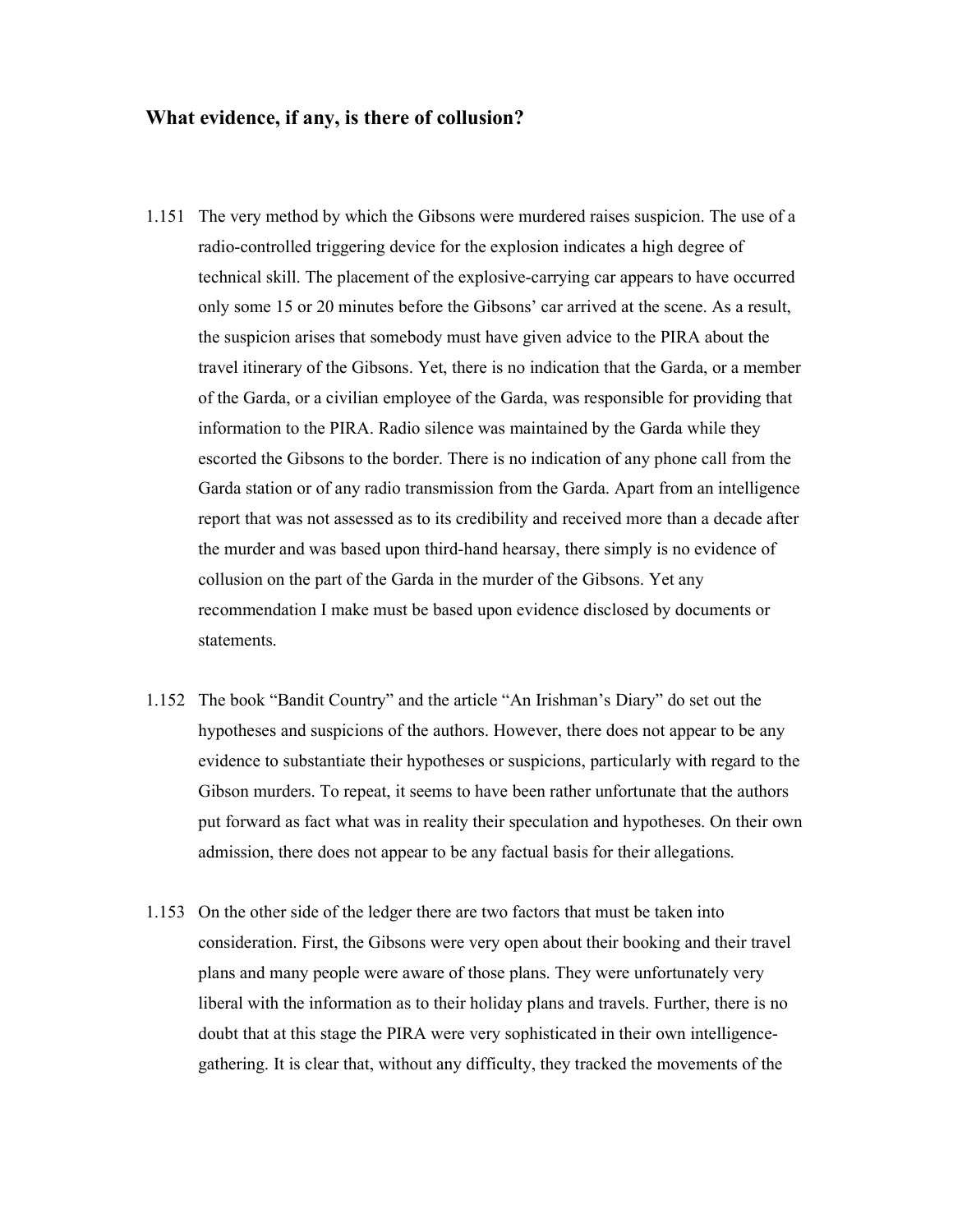Gibsons in and about Donegal. There is no reason to think that they were any less observant and well organized in the tracking of the Gibsons on their Easter holiday.

- 1.154 There may be a natural tendency for anyone looking at the facts to find that the circumstances are so suspicious that there must have been collusion by someone. Yet there is no evidence that any member of the Garda or of any governmental agency supplied the deadly information regarding the movements of the Gibsons to PIRA.
- 1.155 It cannot be forgotten that it would be relatively easy for anyone knowing the time of the docking of the ferry from Liverpool to Dublin to estimate with a high degree of accuracy the time of arrival of the Gibsons at the border and thus at the site of the explosion. It cannot be forgotten that Lord Justice Gibson and Lady Gibson's interest in the Boy Scout movement and the Girl Guide movement must have been very well known to all in the community. For years Lord Justice Gibson had attended the Boy Scout concert that was to be held on the Saturday of his return to Ireland. Again, it would assist anyone who knew of the travel plans to know that he would move with all possible speed to the border to make sure that he got home in time to attend that concert. Moreover, the request for special privileges on the ferry might also have attracted particular attention to the Gibsons' presence on the ship, and allowed for a still more precise estimate as to when they would cross the border.
- 1.156 It was known to the police on both sides of the border that, by 1987, PIRA had become quite sophisticated in intelligence-gathering. Their methods varied. For example, they would often use local people that were sympathetic to PIRA to act as observers and referred to as "dickers". They would keep watch on a police station or other public buildings and report on the vehicles and individuals that came to the station or building and their times of arrival and departure. Thus PIRA had information on people and places it wished to keep under observation.
- 1.157 It was known as well that PIRA employed relatively sophisticated radio equipment to monitor the radio transmissions and some of the telephone calls of the police and army units.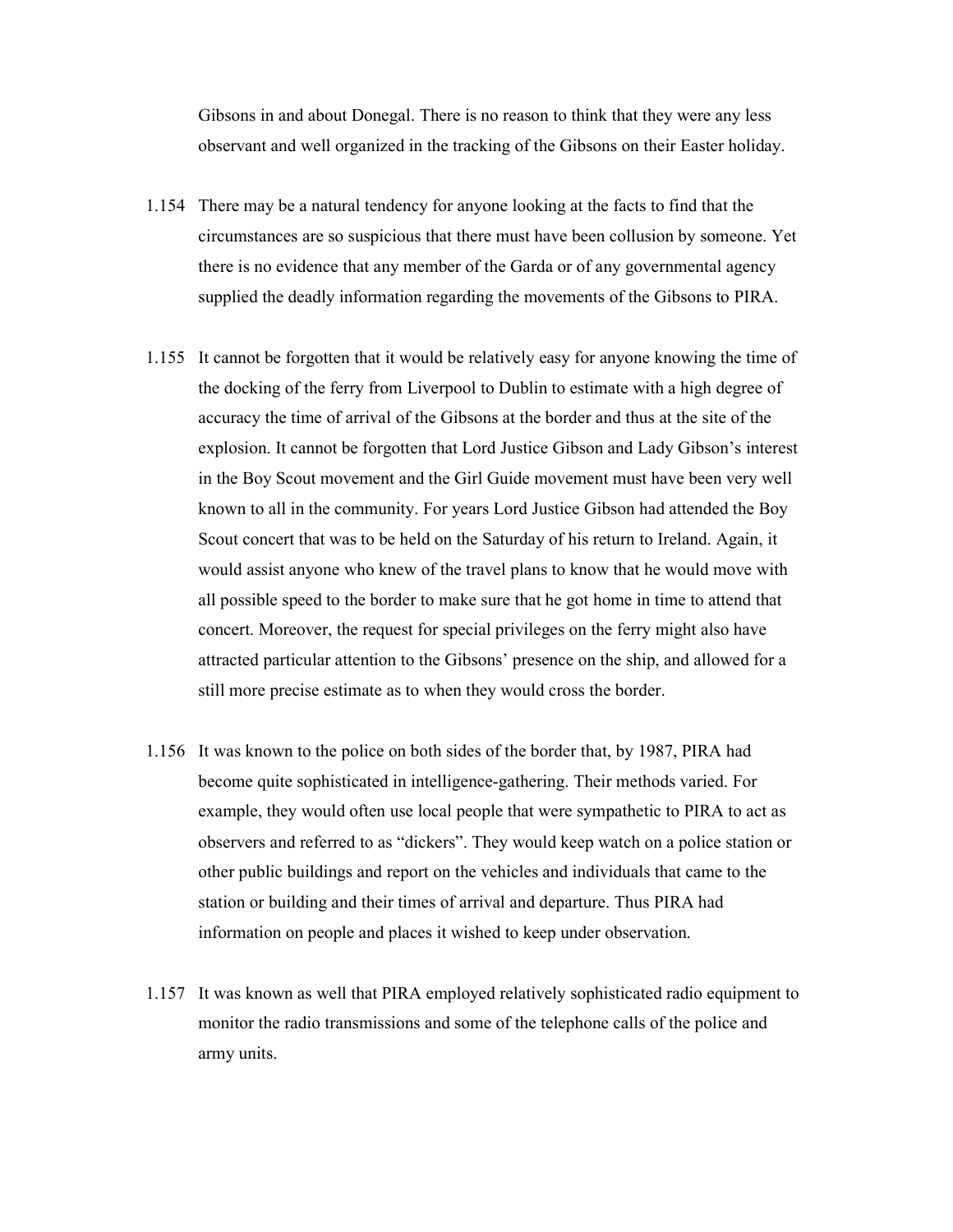- 1.158 The PIRA skill in intelligence-gathering was certainly demonstrated by their knowledge of the travels of Lord Justice Gibson to and from Donegal.
- 1.159 Perhaps it will suffice to observe that PIRA did not need to rely exclusively upon information picked up from the Garda or RUC for their intelligence on the knowledge of the movements of those they were targeting.
- 1.160 Thus the intelligence-gathering skill of PIRA, coupled with the complete openness of the Gibsons in booking their passage in their own names and their movements from hotels and their intention of taking the Liverpool to Dublin ferry being made known to many people, must be taken into consideration. That is to say, information from the Garda may not have been a necessary element to enable PIRA to carry out their murderous attack on the Gibsons.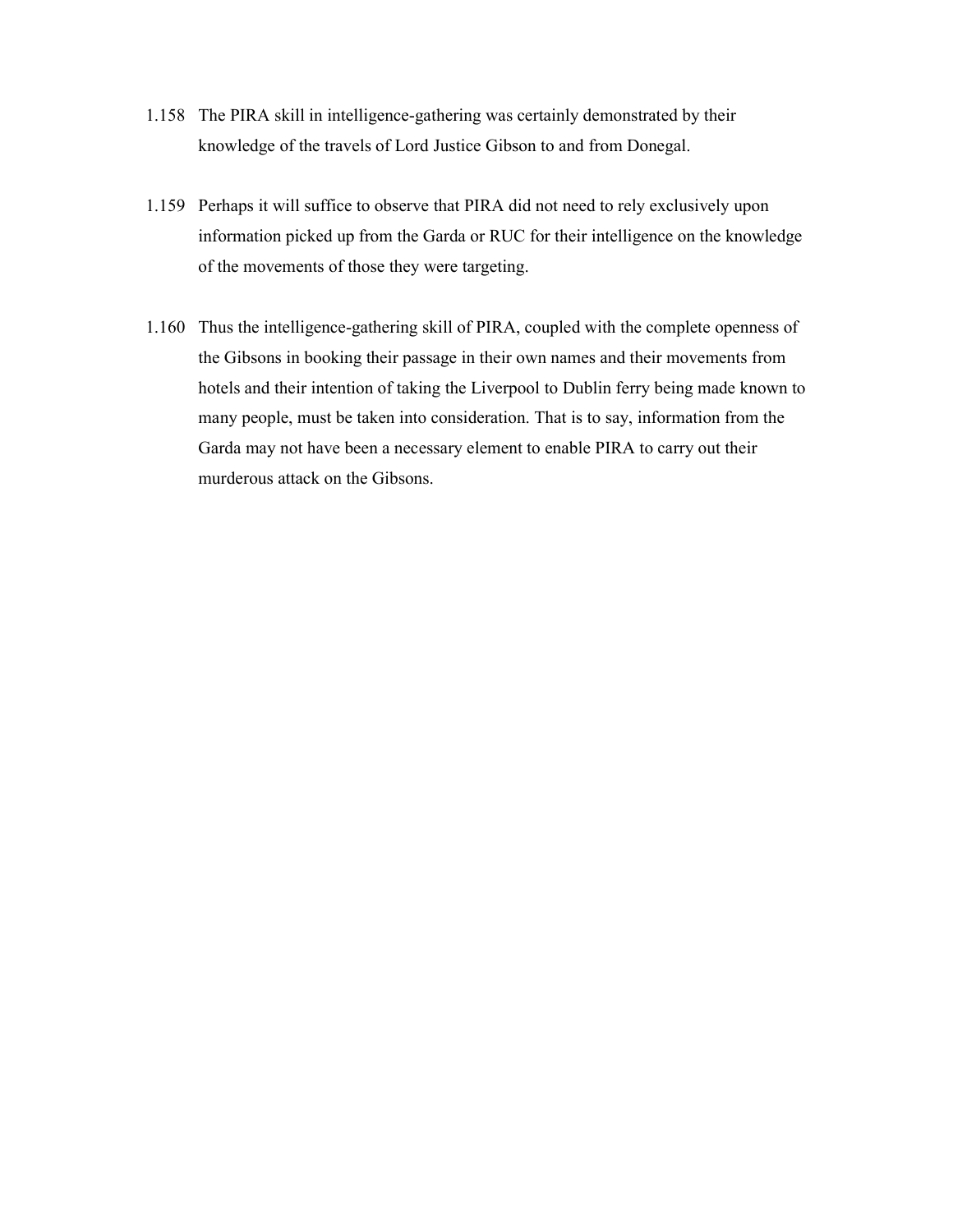# **Conclusion: is there any evidence of state collusion in the murder of Lord Justice and Lady Gibson?**

- 1.161 The timing and method of the murders give rise to a suspicion that there may well have been information given to PIRA regarding the travel arrangements of the Gibsons which would have enabled them to estimate with some accuracy when they would reach the site of the explosion. Yet there is no evidence of any information being given by the Garda or by any governmental agency to PIRA regarding the movements of the Gibsons.
- 1.162 There are only two intelligence documents that are pertinent. The first is dated several years after the murder. It does not in any way implicate the Garda and is inaccurate in the information it contains. The other intelligence report appears to have been received many years after the murder, indeed so many years after the murder that it must be regarded with suspicion. There remains only the allegations contained in the book "Bandit Country" and its revision, and the article "An Irishman's Diary". On the basis of the Garda interviews with the authors and without any cross-examination of the authors these articles have been thoroughly discredited. They are not based on any facts although written as though they were factual. Rather they are based on suspicions, hypotheses and some vague, unconfirmed conversations with present or former RUC officers who the authors refused to identify. Little appears to have been done by the authors to check or confirm any of the information which was given. There is nothing that came from the book and article which would constitute evidence of collusion.
- 1.163 On the other hand, it is known that the Gibsons unfortunately did not take any security precautions with regard to their trip. Many people knew of their travel plans and itinerary. There is simply no evidence of collusion by the Garda or any other government agency that would warrant the holding of an inquiry. There will be no further investigation of the brutal murder of a fine couple. Thus, there will be no further examination of the killing of Lord Justice Gibson, a courageous symbol of justice in a troubled community. Suspicion concerning the death of the Gibsons